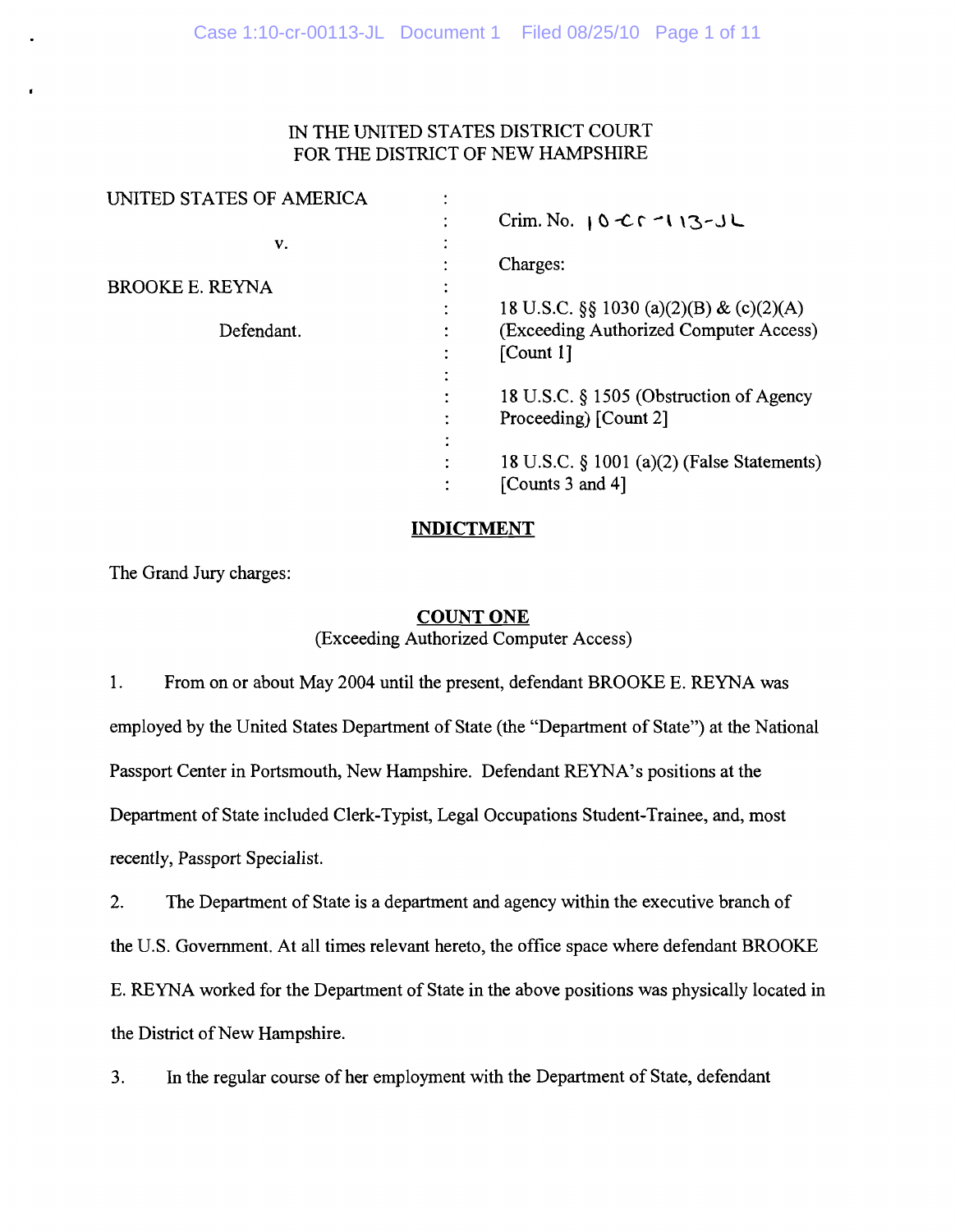BROOKE E. REYNA had access to official Department of State computer databases, including the Passport Information Electronic Records System (PIERS). This computer database contained all passport data and consular personal records maintained by the Department of State Passport Services dating back to 1978, and all imaged passport applications dating back to 1994. The imaged passport applications on PIERS contain, among other things, a photograph of the passport applicant as well as certain personal information including the applicant's full name, date and place of birth, current address, telephone numbers, parent information, spouse's name, and emergency contact information.

4. Throughout her tenure with the Department of State, defendant BROOKE E. REYNA was made aware of and understood: (a) the confidential nature of PIERS and the confidential personal data contained therein; (b) the information contained in the passport records maintained by the Department of State in PIERS is protected from unauthorized disclosure by the Privacy Act of 1974, 5 U.S.C. § 552a; and (c) passport applications maintained by the Department of State in PIERS should be accessed only in connection with an employee's official government duties and not the employee's personal interest or curiosity.

5. At all times relevant hereto, upon logging onto a Department of State computer, the following warning banner was displayed to the user: "This computer is a Department of State computer system. It should be used for official U.S. Government work only. Use by unauthorized persons, or for personal business, is prohibited and constitutes a violation of 18 U.S.C. 1030 and other Federal laws." The banner also provided the user with a clear warning that he/she had "NO REASONABLE EXPECTATION OF PRIVACY while using th[e] computer" and that all computer activity was subject to monitoring and retrieval by Department

**2**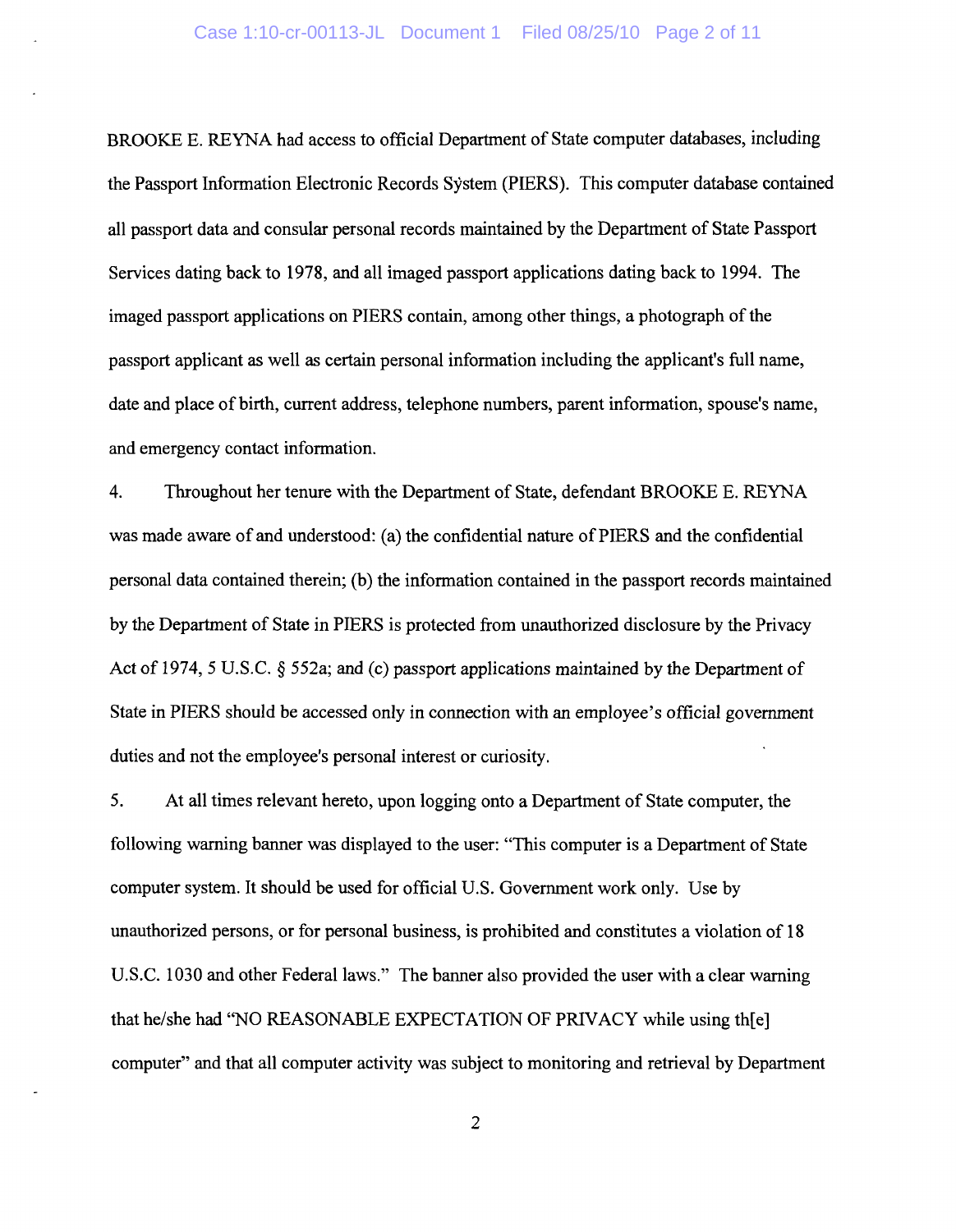of State and law enforcement officials. To gain access to the Department of State computer, defendant BROOKE E. REYNA was required to click the icon marked "OK" directly below the following directive and acknowledgment: "IF YOU DO NOT CONSENT, PLEASE PRESS ESCAPE AND SHUTDOWN THIS COMPUTER NOW. PRESS OK TO AGREE TO ALL THE CONDITIONS STATED ABOVE."

6. At all times relevant hereto, upon logging onto PIERS, the following warning banner was displayed to the user: "You are permitted access to passport and consular personal records on a need to know basis. Whether viewed or printed via PIERS, these are privileged records and are subject to the provisions of the Privacy Act of 1974. They are not public records and may be released for use outside of the Department of State only in accordance with applicable Department regulations. As a user of PIERS you are responsible for the protection of the record subject's privacy. DO NOT REPRODUCE OR PROVIDE COPIES of documents viewed or printed via PIERS for use outside of the Department of State. Unauthorized release of these documents to non-Department staff may be subject to penalty of Federal law." To gain access to the PIERS database and the passport application files contained therein, defendant BROOKE E. REYNA was required to click the icon marked "yes" directly below the following acknowledgment: "I have read the aforementioned Privacy warning and understand my responsibilities regarding the protection of passport and consular records."

7. Between August 2005 and February 2008, defendant BROOKE E. REYNA logged onto the PIERS database and, on the 300 occasions listed below by date and time, viewed passport applications of celebrities, actors, reality television contestants, television personalities, musicians, models, athletes, and members of these individuals' families, including their children,

**3**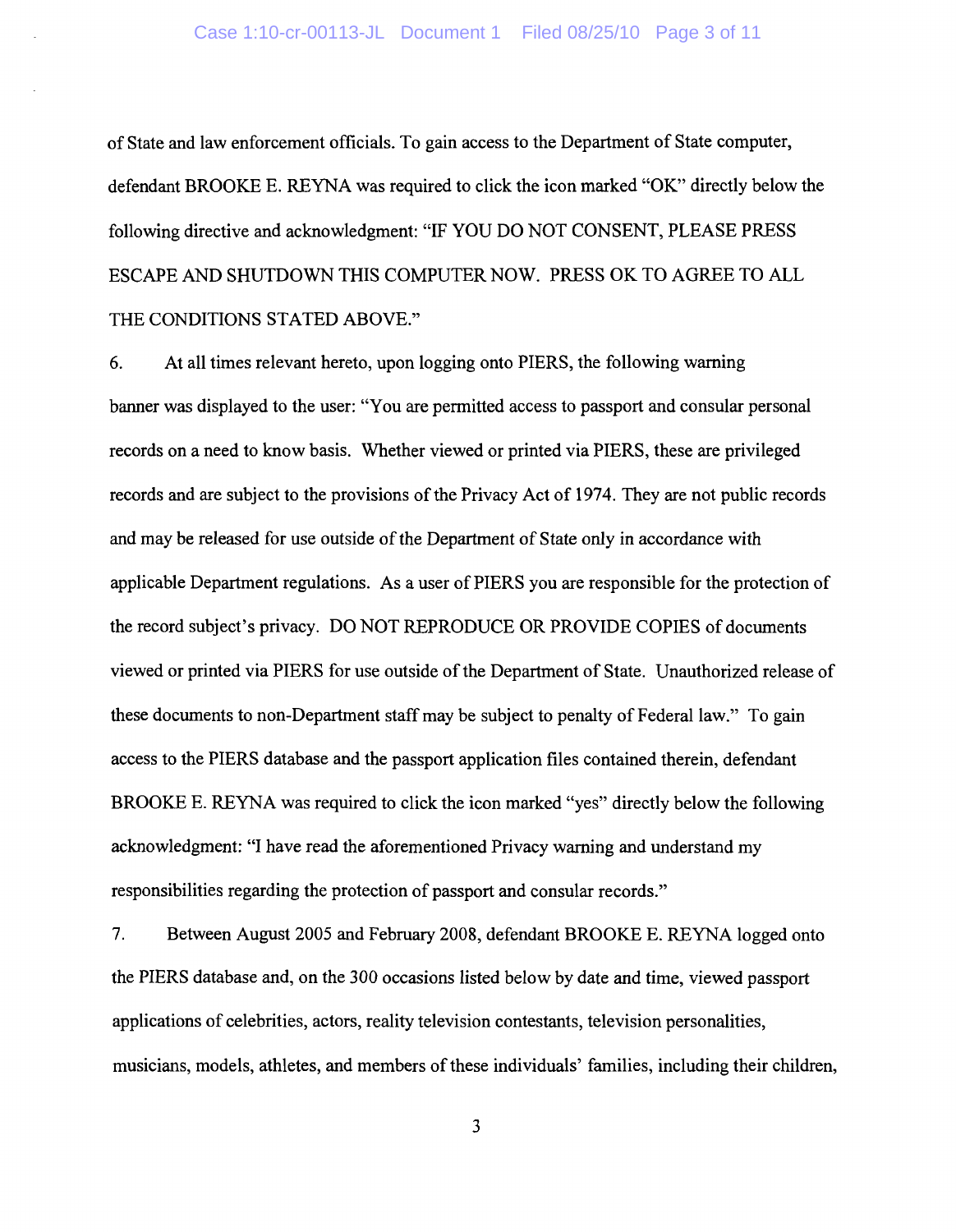and other individuals identified in the press. Defendant REYNA had no official government

reason to access and view these passport applications.

| 8/27/2005 9:34   | 8/27/2005 11:35  | 8/27/2005 11:35  | 8/27/2005 13:10  |
|------------------|------------------|------------------|------------------|
|                  |                  |                  |                  |
| 8/27/2005 13:30  | 9/1/2005 13:25   | 9/1/2005 13:26   | 9/7/2005 10:09   |
| 9/7/2005 10:10   | 9/13/2005 9:39   | 9/13/2005 11:01  | 9/13/2005 11:02  |
| 9/14/2005 13:28  | 9/14/2005 13:29  | 9/14/2005 13:30  | 9/19/2005 15:02  |
| 9/19/2005 15:02  | 9/20/2005 8:44   | 9/20/2005 12:54  | 9/22/2005 8:19   |
| 9/25/2005 10:13  | 9/27/2005 10:23  | 10/4/2005 14:10  | 10/25/2005 15:21 |
| 10/29/2005 10:03 | 10/29/2005 10:55 | 12/22/2005 15:52 | 1/10/2006 12:06  |
| 1/14/2006 11:19  | 1/16/2006 12:44  | 1/16/2006 12:45  | 2/13/2006 22:17  |
| 2/13/2006 22:18  | 2/16/2006 17:10  | 2/17/2006 22:28  | 2/17/2006 22:29  |
| 3/1/2006 19:18   | 3/1/2006 22:41   | 3/9/2006 21:34   | 3/9/2006 21:34   |
| 3/10/2006 21:01  | 3/14/2006 15:53  | 3/15/2006 20:48  | 3/16/2006 21:15  |
| 3/17/2006 20:09  | 3/20/2006 16:39  | 3/21/2006 16:11  | 3/26/2006 14:06  |
| 3/27/2006 21:28  | 3/27/2006 22:21  | 3/28/2006 17:01  | 3/28/2006 20:22  |
| 3/28/2006 20:24  | 3/28/2006 22:06  | 3/28/2006 22:08  | 4/11/2006 17:56  |
| 4/13/2006 21:37  | 4/17/2006 21:11  | 4/17/2006 21:40  | 4/17/2006 21:42  |
| 4/17/2006 21:42  | 4/18/2006 18:46  | 4/19/2006 21:11  | 4/19/2006 22:05  |
| 4/19/2006 22:06  | 4/20/2006 21:51  | 4/27/2006 20:05  | 4/27/2006 21:35  |
| 5/1/2006 18:58   | 5/3/2006 13:49   | 5/3/2006 13:49   | 5/3/2006 13:50   |
| 5/3/2006 13:50   | 5/4/2006 9:33    | 5/4/2006 10:47   | 5/4/2006 12:53   |
| 5/4/2006 13:28   | 5/4/2006 13:37   | 5/4/2006 13:38   | 5/5/2006 19:00   |
| 5/5/2006 21:54   | 5/8/2006 17:26   | 5/8/2006 18:07   | 5/8/2006 20:35   |
| 5/8/2006 21:27   | 5/8/2006 21:28   | 5/8/2006 22:33   | 5/12/2006 19:18  |
| 5/12/2006 21:09  | 5/15/2006 19:15  | 5/15/2006 23:21  | 5/18/2006 23:00  |
| 5/19/2006 18:31  | 5/19/2006 18:31  | 5/19/2006 21:48  | 5/19/2006 21:50  |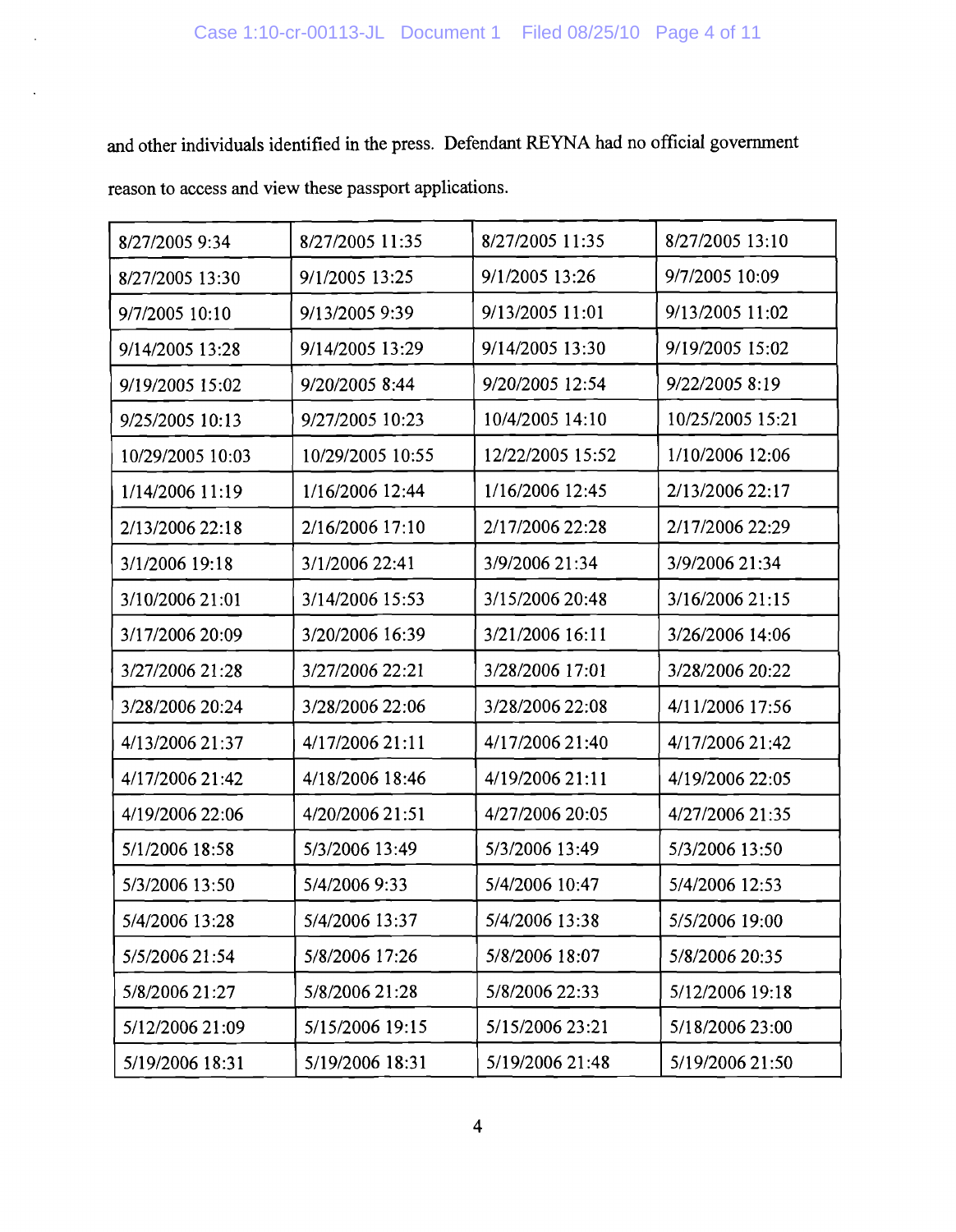l.

| 5/19/2006 21:53 | 5/22/2006 20:49 | 5/22/2006 20:54 | 5/22/2006 22:41 |
|-----------------|-----------------|-----------------|-----------------|
| 5/22/2006 23:17 | 5/22/2006 23:17 | 6/2/2006 18:43  | 6/2/2006 18:49  |
| 6/5/2006 18:09  | 6/5/2006 20:07  | 6/5/2006 20:10  | 6/5/2006 21:26  |
| 6/5/2006 22:03  | 6/5/2006 22:28  | 6/6/2006 19:27  | 6/7/2006 19:15  |
| 6/7/2006 19:32  | 6/7/2006 19:32  | 6/7/2006 21:27  | 6/7/2006 21:29  |
| 6/9/2006 20:03  | 6/12/2006 16:36 | 6/13/2006 23:52 | 6/14/2006 21:47 |
| 6/14/2006 22:34 | 6/14/2006 22:35 | 6/14/2006 22:36 | 6/14/2006 22:39 |
| 6/15/2006 16:56 | 6/15/2006 16:56 | 6/16/2006 17:16 | 6/20/2006 20:37 |
| 6/20/2006 23:03 | 6/20/2006 23:06 | 6/20/2006 23:11 | 6/20/2006 23:11 |
| 6/20/2006 23:12 | 6/20/2006 23:13 | 6/20/2006 23:15 | 6/20/2006 23:15 |
| 6/20/2006 23:16 | 6/20/2006 23:16 | 6/21/2006 9:18  | 6/26/2006 21:48 |
| 6/26/2006 23:15 | 6/26/2006 23:16 | 6/26/2006 23:17 | 6/27/2006 15:34 |
| 6/27/2006 20:53 | 6/27/2006 21:44 | 6/28/2006 19:08 | 6/28/2006 19:08 |
| 6/28/2006 19:11 | 6/29/2006 20:56 | 6/29/2006 21:27 | 6/29/2006 21:28 |
| 6/30/2006 17:22 | 6/30/2006 18:06 | 6/30/2006 18:08 | 6/30/2006 18:45 |
| 6/30/2006 19:01 | 6/30/2006 19:28 | 6/30/2006 20:44 | 6/30/2006 20:44 |
| 7/3/2006 13:23  | 7/3/2006 13:49  | 7/3/2006 13:50  | 7/3/2006 17:21  |
| 7/3/2006 17:22  | 7/10/2006 16:38 | 7/10/2006 19:04 | 7/11/2006 18:08 |
| 7/11/2006 18:10 | 7/11/2006 18:51 | 7/11/2006 18:54 | 7/11/2006 18:55 |
| 7/11/2006 20:47 | 7/11/2006 20:48 | 7/11/2006 20:55 | 7/11/2006 20:56 |
| 7/12/2006 18:35 | 7/12/2006 20:23 | 7/17/2006 18:39 | 7/17/2006 18:57 |
| 7/17/2006 20:27 | 7/17/2006 20:27 | 7/17/2006 20:58 | 7/17/2006 21:03 |
| 7/17/2006 21:46 | 7/17/2006 21:46 | 7/17/2006 22:58 | 7/17/2006 23:00 |
| 7/17/2006 23:00 | 7/17/2006 23:05 | 7/18/2006 21:29 | 7/18/2006 21:31 |
| 7/19/2006 22:41 | 7/19/2006 23:05 | 7/20/2006 20:31 | 7/24/2006 19:29 |
| 7/26/2006 19:51 | 7/26/2006 19:57 | 7/26/2006 20:48 | 8/8/2006 20:52  |

 $\bar{\mathcal{A}}$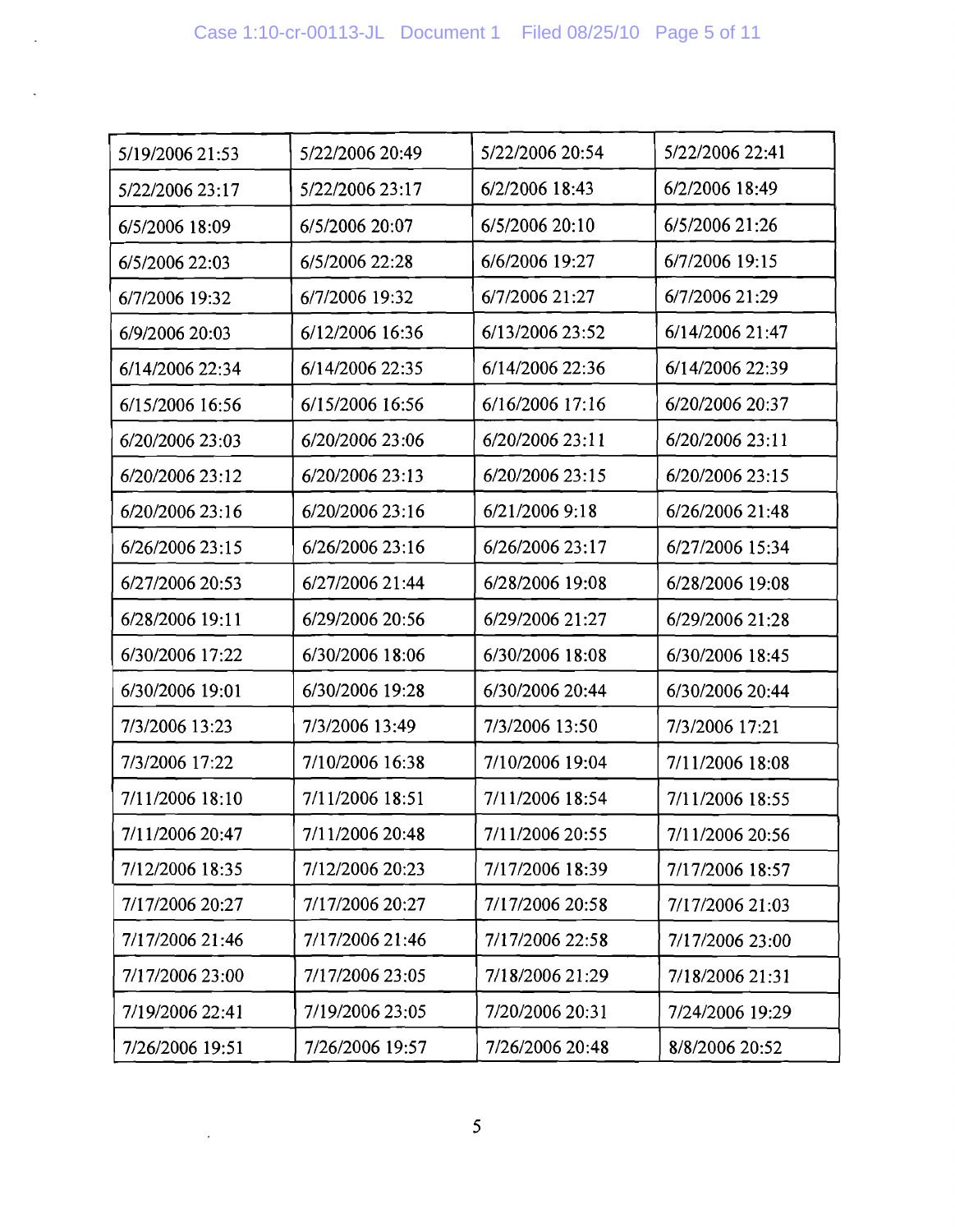$\mathbb{Z}$ 

 $\mathbb{Z}^2$ 

| 8/8/2006 22:27   | 8/10/2006 23:06  | 8/11/2006 19:45  | 8/11/2006 20:19  |
|------------------|------------------|------------------|------------------|
| 8/11/2006 20:23  | 8/11/2006 22:04  | 8/11/2006 22:08  | 8/14/2006 21:49  |
| 8/16/2006 20:37  | 8/16/2006 21:04  | 8/21/2006 22:03  | 8/21/2006 22:40  |
| 8/21/2006 22:43  | 8/22/2006 21:01  | 8/22/2006 21:35  | 8/22/2006 22:10  |
| 8/23/2006 19:20  | 8/28/2006 20:43  | 8/28/2006 22:24  | 8/28/2006 23:23  |
| 8/28/2006 23:26  | 8/28/2006 23:31  | 8/29/2006 21:05  | 8/29/2006 21:06  |
| 9/12/2006 7:59   | 9/12/2006 8:03   | 9/12/2006 13:29  | 9/13/2006 9:04   |
| 9/30/2006 10:58  | 9/30/2006 10:59  | 9/30/2006 11:08  | 9/30/2006 11:16  |
| 9/30/2006 11:31  | 9/30/2006 11:34  | 10/16/2006 16:36 | 10/16/2006 16:37 |
| 10/16/2006 17:28 | 10/20/2006 18:04 | 10/24/2006 16:42 | 10/24/2006 17:07 |
| 10/24/2006 17:08 | 10/30/2006 13:43 | 11/10/2006 12:50 | 11/10/2006 13:48 |
| 11/14/2006 8:56  | 11/14/2006 9:00  | 11/14/2006 9:33  | 11/14/2006 10:42 |
| 11/20/2006 8:00  | 11/20/2006 8:50  | 11/20/2006 8:59  | 11/20/2006 9:05  |
| 11/20/2006 12:49 | 11/21/2006 10:07 | 11/21/2006 11:44 | 11/21/2006 12:03 |
| 11/21/2006 12:04 | 11/21/2006 12:07 | 11/21/2006 15:28 | 11/22/2006 7:37  |
| 12/6/2006 11:03  | 12/7/2006 13:35  | 12/7/2006 13:36  | 12/8/2006 8:11   |
| 1/25/2007 15:06  | 1/25/2007 15:23  | 1/29/2007 14:15  | 1/31/2007 8:46   |
| 1/31/2007 12:10  | 2/8/2007 12:20   | 5/7/2007 8:40    | 6/9/2007 7:48    |
| 6/28/2007 8:14   | 6/29/2007 9:02   | 7/16/2007 9:02   | 7/24/2007 8:22   |
| 7/24/2007 9:16   | 9/12/2007 10:11  | 9/18/2007 10:35  | 10/1/2007 12:31  |
| 10/2/2007 11:55  | 10/2/2007 11:58  | 10/9/2007 10:51  | 10/9/2007 11:31  |
| 10/24/2007 12:25 | 11/15/2007 7:38  | 11/20/2007 8:52  | 11/21/2007 11:41 |
| 1/2/2008 11:19   | 1/2/2008 11:27   | 1/3/2008 7:26    | 1/3/2008 12:27   |
| 1/4/2008 14:59   | 1/8/2008 14:32   | 1/8/2008 14:57   | 1/15/2008 15:05  |
| 1/16/2008 14:28  | 1/25/2008 12:50  | 2/14/2008 12:39  | 2/26/2008 11:11  |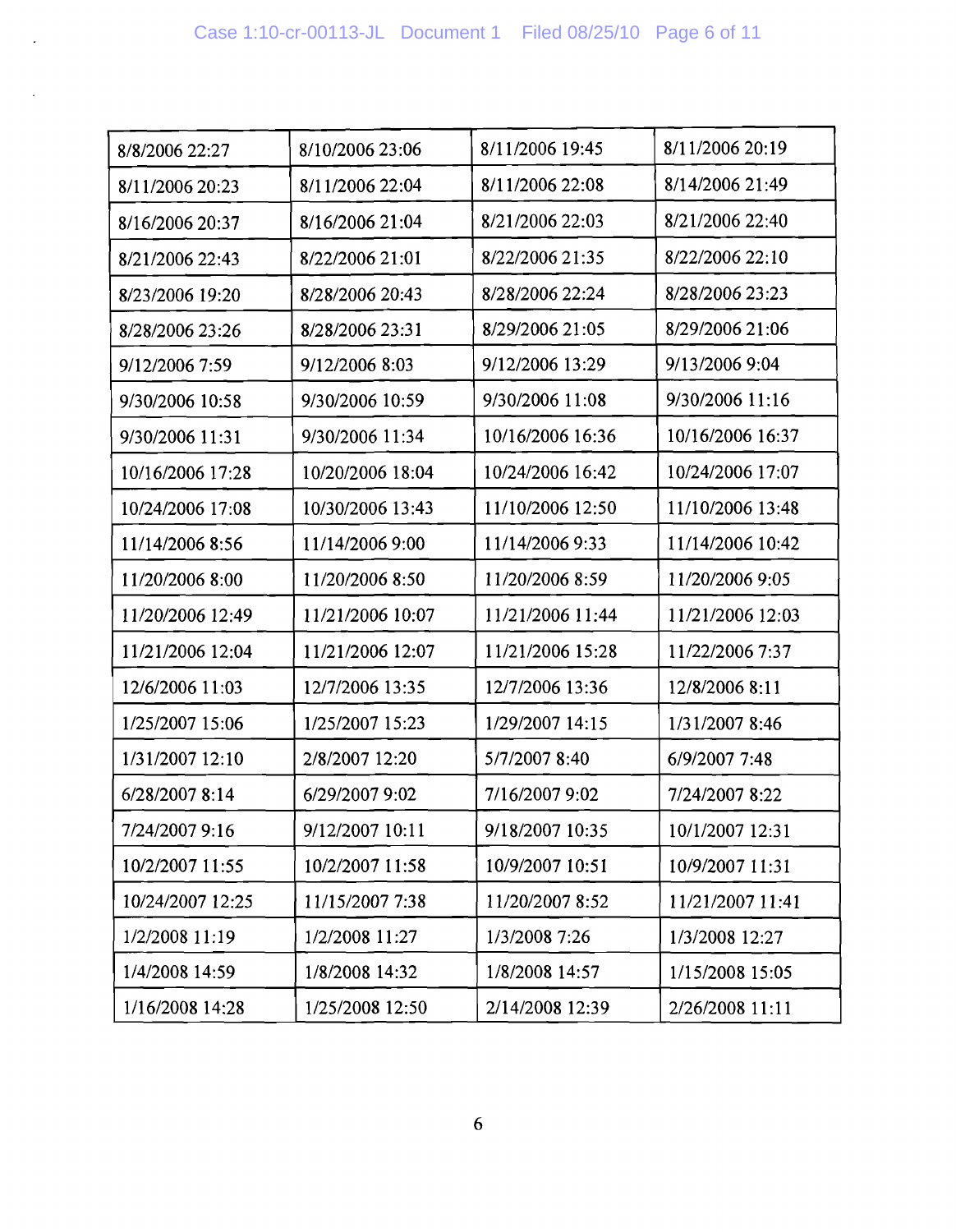8. On each occasion identified in the previous paragraph that defendant BROOKE E. REYNA accessed the PIERS database and viewed the passport applications of celebrities, actors, reality television contestants, television personalities, musicians, models, athletes, and members of these individuals' families, including their children, and other individuals identified in the press, defendant REYNA knowingly and intentionally exceeded her authorized access to Department of State computer files.

9. From in or about August 2005 and continuing through in or about February 2008, in the District of New Hampshire,

#### **BROOKE E. REYNA**

defendant herein, intentionally accessed a computer without authorization and exceeded her authorized access to that computer, and thereby obtained information from a department and agency of the United States; that is, defendant REYNA, while an employee of the U.S. Department of State, exceeded her authorized access to the federal agency's PIERS database and obtained information from the Department of State pertaining to the imaged confidential passport application files of various celebrities, actors, reality television contestants, television personalities, musicians, models, athletes, and members of these individuals' families, including their children, and other individuals identified in the press.

All in violation of Title 18, United States Code, Sections 1030(a)(2)(B) and (c)(2)(A).

# **COUNT TWO**<br>(Obstruction of Agency Proceeding) (Obstruction of Agency Proceeding)

 $10.$ The Allegations contained in Paragraphs 1 through 8 are realleged as though fully set 10. The Allegations contained in Paragraphs 1 through 8 are realleged as though fully set forth herein.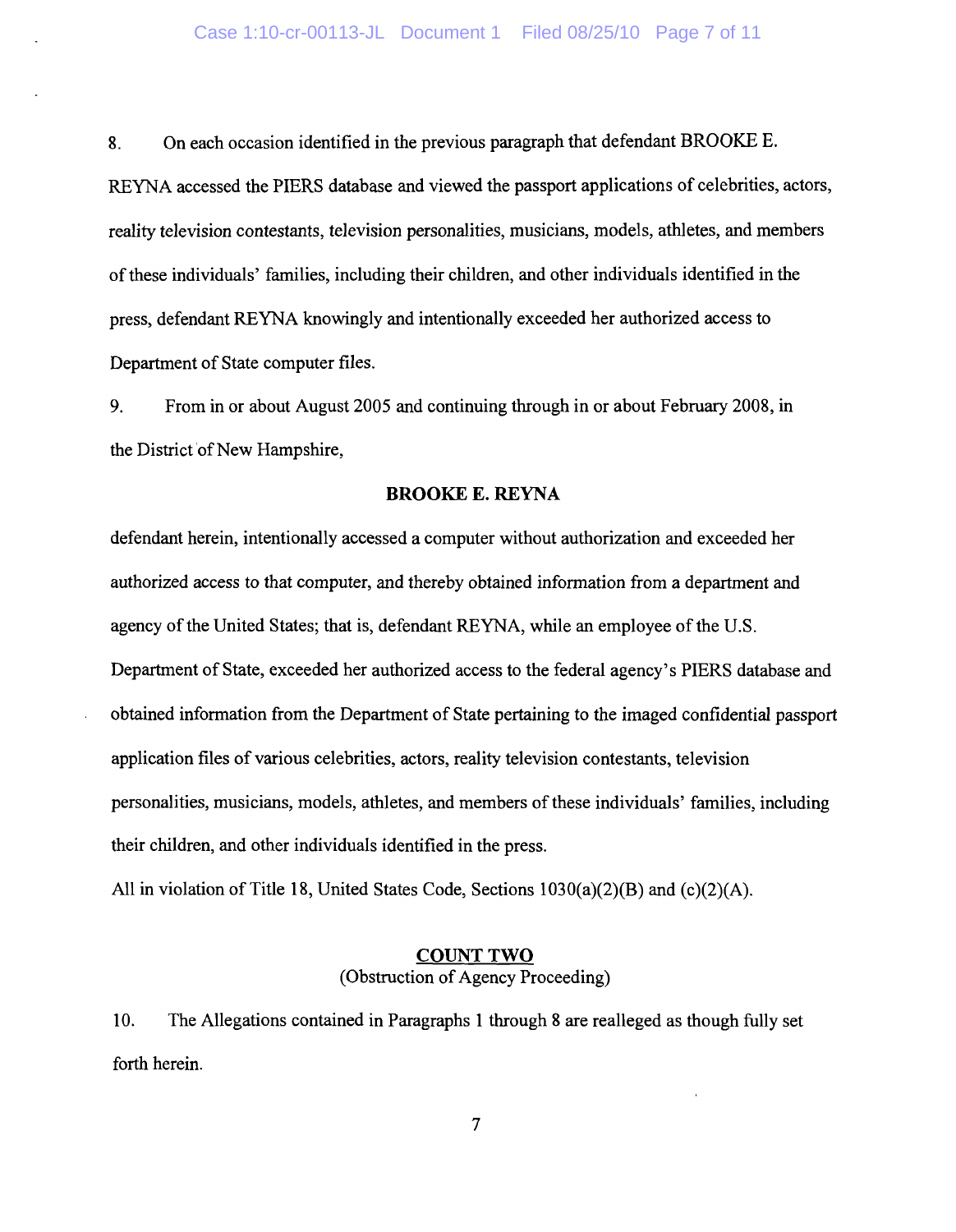11. On or about July 3, 2008, the Department of State's Office of Inspector General commenced an investigation into allegations of defendant BROOKE E. REYNA's unauthorized use of the PIERS database. In connection with this investigation, agents for the Office of Inspector General and other Department of State components involved in the investigation had the responsibility to secure relevant documents and interview material witnesses.

12. On or about July 23, 2008, the Department of State, Office of Legal Affairs, Law Enforcement Liaison, Passport Monitor Unit sent defendant BROOKE E. REYNA an e-mail entitled "Questionable Passport Searches." The e-mail stated that the Passport Monitor Unit was "responsible for monitoring the release of passport records and the users of PIERS to identify trends or patterns with respect to search requests for passport files being sought under the Freedom of Information Act or the Privacy Act."

13. The e-mail further stated that "[b]ased on an internal investigation, our records show that you searched and viewed the following passport records," followed by a list of 17 occasions on which defendant BROOKE E. REYNA logged onto the PIERS database and viewed some of the passport applications identified above, including those of prominent musicians, actors, and celebrities. The e-mail also requested, among other things, that defendant REYNA explain the purpose of her PIERS activity on these 17 occasions.

14. That same day, defendant BROOKE E. REYNA sent an e-mail in response, answering that question as follows: "I can honestly say I do not recall looking up any of these people. I have tried my hardest to think back but I do not remember putting in any of their information. I do know there was an occasion where I had an applicant with a parent of a similar name of a celebrity and I did click on that celebrity's name by accident when I was looking up something

**8**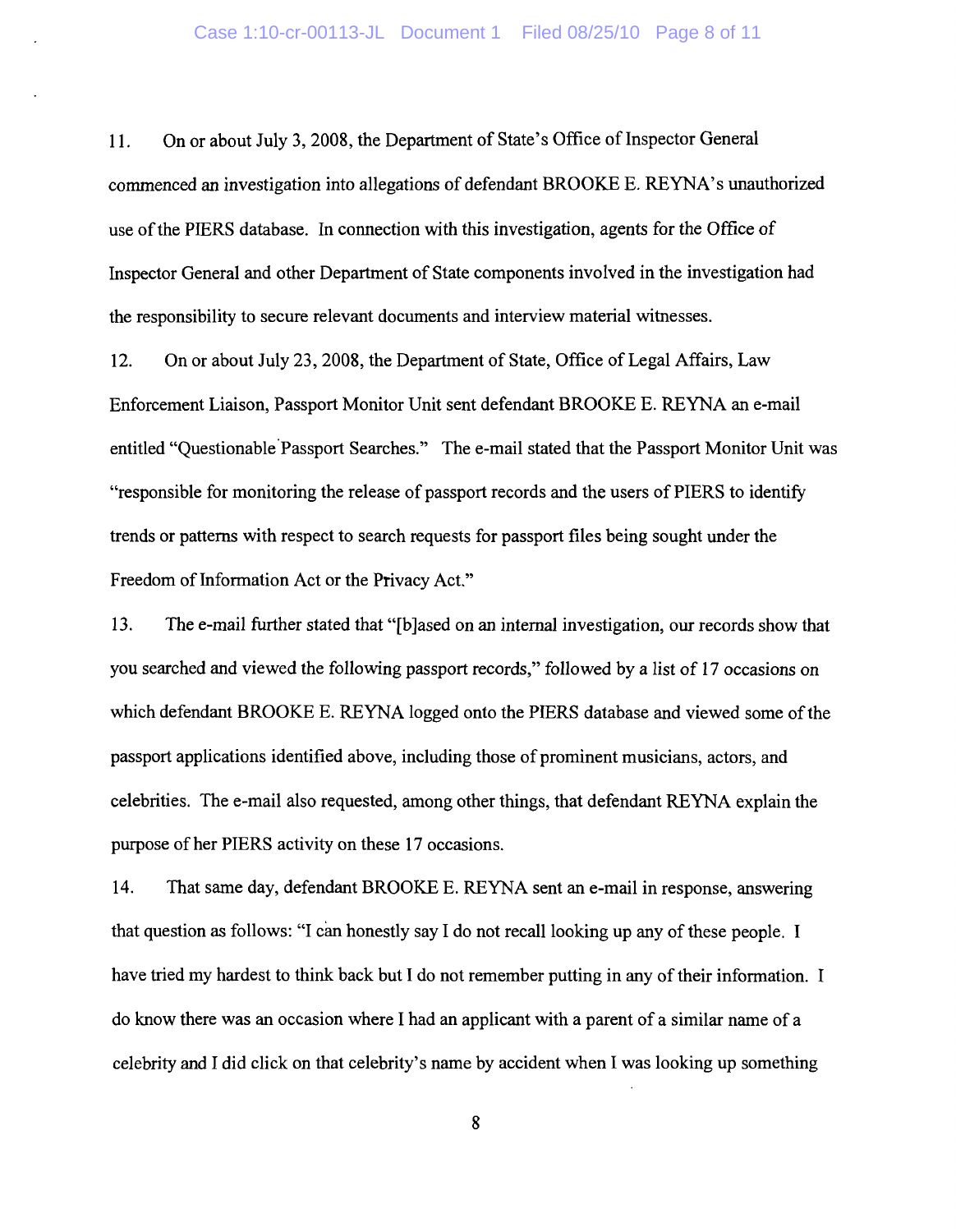#### Case 1:10-cr-00113-JL Document 1 Filed 08/25/10 Page 9 of 11

for the child and clicked right out but for the life of me can not recall who it was. For some reason doesn't look like it was one of those people. The only thing I could possibly think of is when we were training I remember being told to use PIERS as a training tool and so I could have done it then but really do not think or remember looking any of those people up because I had no reason to. Some of them I don't even know who they are. I have used PIERS for searches for applicants on a need to know basis with applicants I have had."

15. On or about August 18, 2008, defendant BROOKE E. REYNA was interviewed by federal law enforcement agents, including an agent employed by the Department of State's Office of Inspector General. Defendant REYNA was asked again to explain the same 17 occasions on which she logged onto the PIERS database and viewed passport applications.

16. In response, defendant BROOKE E. REYNA provided a written statement to federal law enforcement agents in which she stated that "[a]s for the searches I have done that are high profile, I do not recall doing these searches. Sometimes passport numbers can be typed in wrong or in searching for another record can accidently be clicked on. If I can or could recall any of the searches, I will be sure to report it. I have never lent out my log-in information or left my station unlocked for someone to use."

17. On or about July and August 2008, in the District of New Hampshire,

## **BROOKE E. REYNA,**

the defendant herein, did corruptly endeavor to influence, obstruct and impede the due and proper administration of the law under which a proceeding, to wit an investigation of allegations of her unauthorized use of the PIERS database, was pending before the Department of State, by making materially false and misleading statements to those federal agents and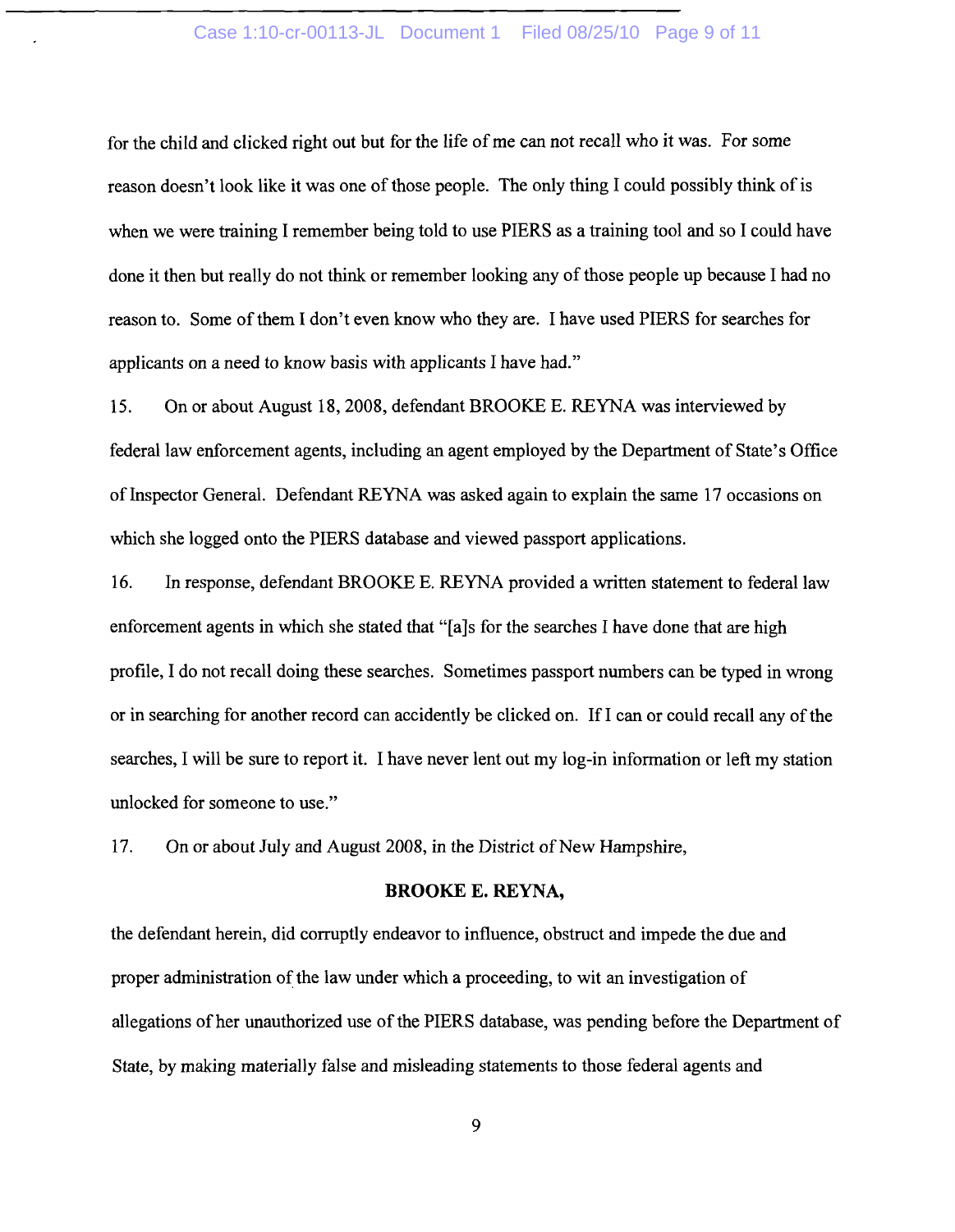employees engaged in such proceeding.

In violation of Title 18, United States Code, Section 1505.

# **COUNT THREE**<br>(False Statements)

18. The Allegations contained in Paragraphs 1 through 8 and 10 through 16 are realleged as though fully set forth herein.

19. On or about July 23, 2008, in the District of New Hampshire,

#### **BROOKE E. REYNA,**

the defendant herein, in a matter within the jurisdiction of the Department of State, a department within the executive branch of the Government of the United States, did knowingly and willfully make a materially false, fictitious, and fraudulent statement and representation; to wit, she did knowingly and willfully send an e-mail to the Department of State, Office of Legal Affairs, Law Enforcement Liaison, Passport Monitor Unit and other employees of the Department of State which stated that (a) she did not recall the above-identified 17 occasions in which she logged onto the PIERS database and viewed passport applications, when in fact she did recall those onto the PIERS database and viewed passes and viewed passes and viewed passes are call those did recall those  $\alpha$ occasions, and (b) she had used PIERS for searches for applicants on a need to know basis for applicants she had, when in fact she had used PIERS to view the application files of various applicants she had, when in fact she had used PIERS to view the application files of various celebrities, actors, reality television contestants, television personalities, musicians, models, athletes, and members of these individuals' families, including their children, and other individuals identified in the press, without an official need to do so.

All in violation of Title 18, United States Code, Section 1001(a)(2).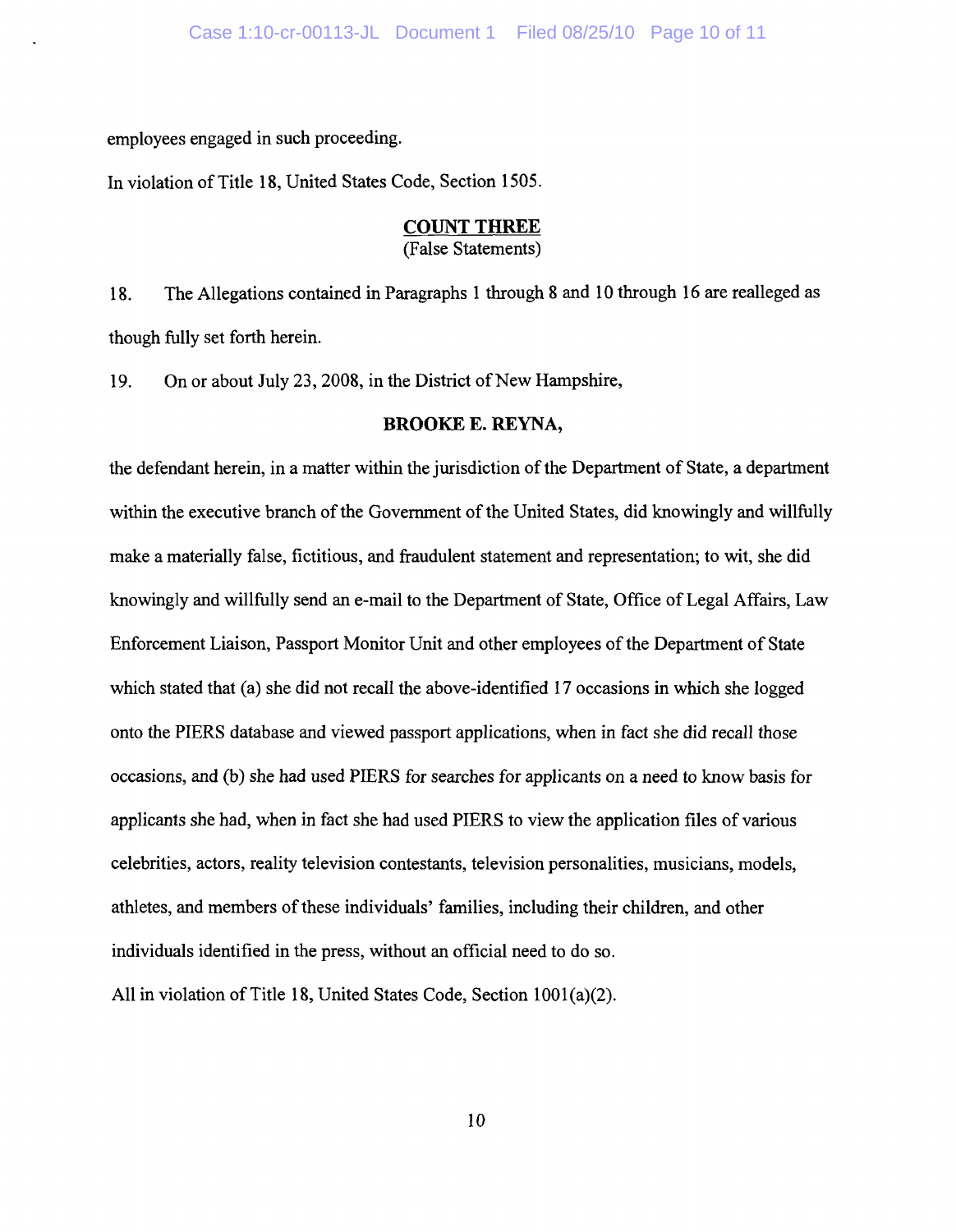# **COUNT FOUR**<br>(False Statements)

The Allegations contained in Paragraphs 1 through 8 and 10 through 16 are realleged as 20. though fully set forth herein.

On or about August 18, 2008, in the District of New Hampshire,  $21.$ 

#### **BROOKE E. REYNA,**

the defendant herein, in a matter within the jurisdiction of the Department of State, a department within the executive branch of the Government of the United States, did knowingly and willfully make a materially false, fictitious, and fraudulent statement and representation; to wit, she did knowingly and willfully provide a written statement to an agent of the Department of State's Office of Inspector General in which she indicated that she did not recall the above-identified 17 occasions in which she logged onto the PIERS database and viewed passport applications, when occasions in which she logged onto the PIERS database and viewed passport applications, when in fact she did recall those occasions.

All in violation of Title 18, United States Code, Section 1001(a)(2).

Dated: August 25, 2010

A TRUE BILL:

*Isl* Foreperson FOREPERSON

JACK SMITH, Chief

*Isl* Timothy J. Kelly TIMOTHY J. KELLY Trial Attorney Public Integrity Section Criminal Division United States Department of Justice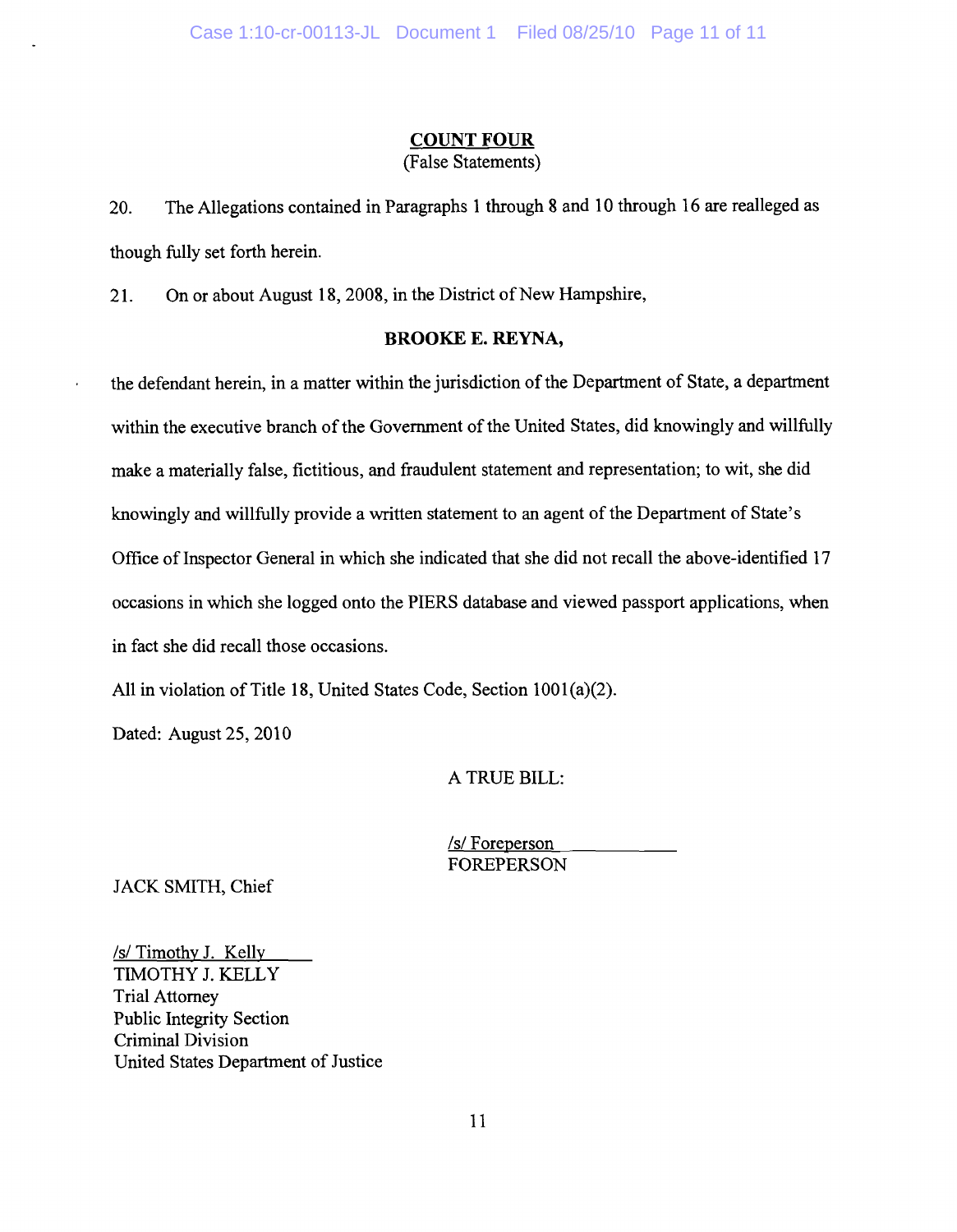# UNITED STATES DISTRICT COURT DISTRICT OF NEW HAMPSHIRE

| UNITED STATES OF AMERICA |                                 |
|--------------------------|---------------------------------|
|                          |                                 |
| v.                       |                                 |
|                          | $10$ –CR-113 (JL)               |
| BROOKE E. REYNA,         | Mag. Judge Landya B. McCafferty |
|                          |                                 |
| Defendant.               |                                 |

# **GOVERNMENT'S MOTION FOR AN ORDER PERMITTING IT TO DISCLOSE DISCOVERABLE MATERIALS SUBJECT TO THE PRIVACY ACT OF 1974 AND FOR A PROTECTIVE ORDER**

The United States, by and through its undersigned counsel, respectfully requests that the Court enter an order permitting it to disclose to the Defendant any material it deems discoverable under Rule 16 of the Federal Rules of Criminal Procedure or other applicable discovery rules, notwithstanding that some of this material is subject to the Privacy Act of 1974. Such an order is necessary because the Government may not disclose material covered by the Privacy Act in the circumstances presented here except "pursuant to an order of a court of competent jurisdiction."

See 5 U.S.C. § 552a(b)(11).

Moreover, in order to ensure that the confidentiality of all material disclosed to the Defendant that either contains personally-identifiable information of any individual or is subject to the Privacy Act is adequately protected, while also providing the Defendant an opportunity to prepare for trial, the Government requests that the Court enter the proposed protective order.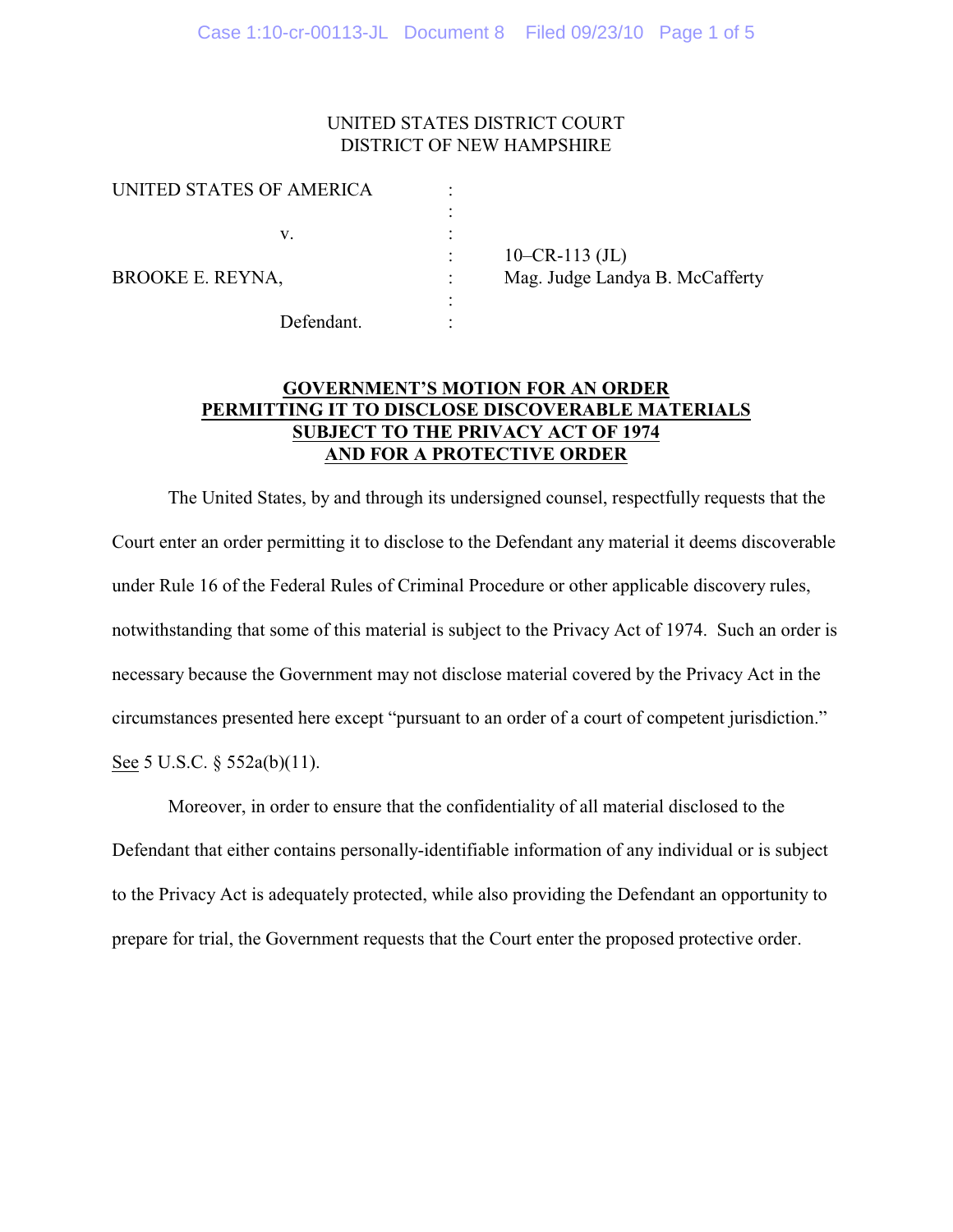Respectfully submitted,

Dated: September 23, 2010 /s/

TIMOTHY J. KELLY Trial Attorney Public Integrity Section, Criminal Division U.S. Department of Justice 1400 New York Avenue, NW, 12th Floor Washington, DC 20005 Tel.: 202-514-1412 [timothy.kelly@usdoj.gov](mailto:matthew.stennes@usdoj.gov)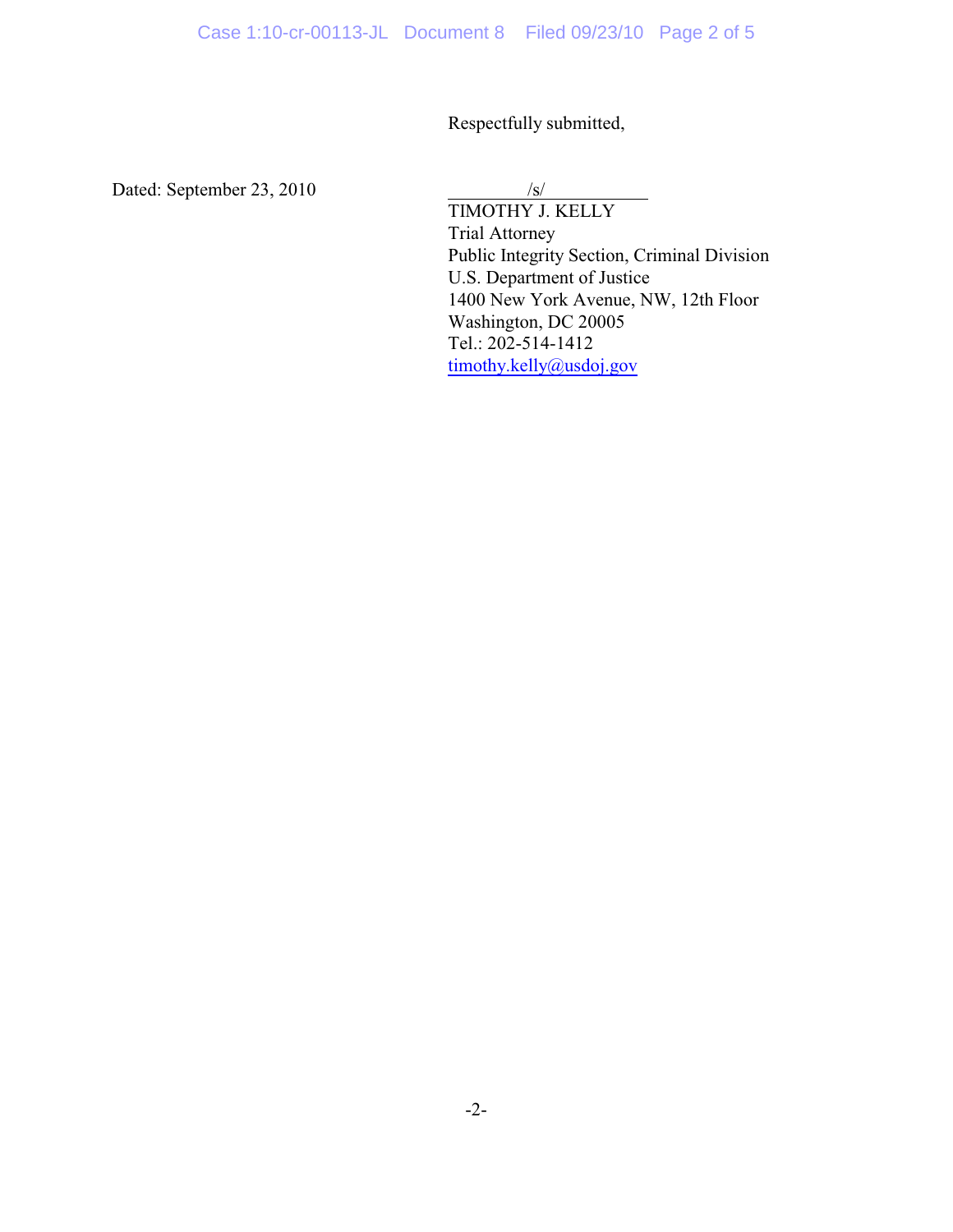# **CERTIFICATE OF SERVICE**

I hereby certify that on this 23rd day of September 2010, I caused a copy of the foregoing to be filed by Electronic Case Filing (ECF) with the U.S. District Court for the District of New Hampshire. No other attorneys having entered their appearance, this system did not cause an electronic notification and link to be sent to any other attorney.

By:  $/s/$ 

TIMOTHY J. KELLY Trial Attorney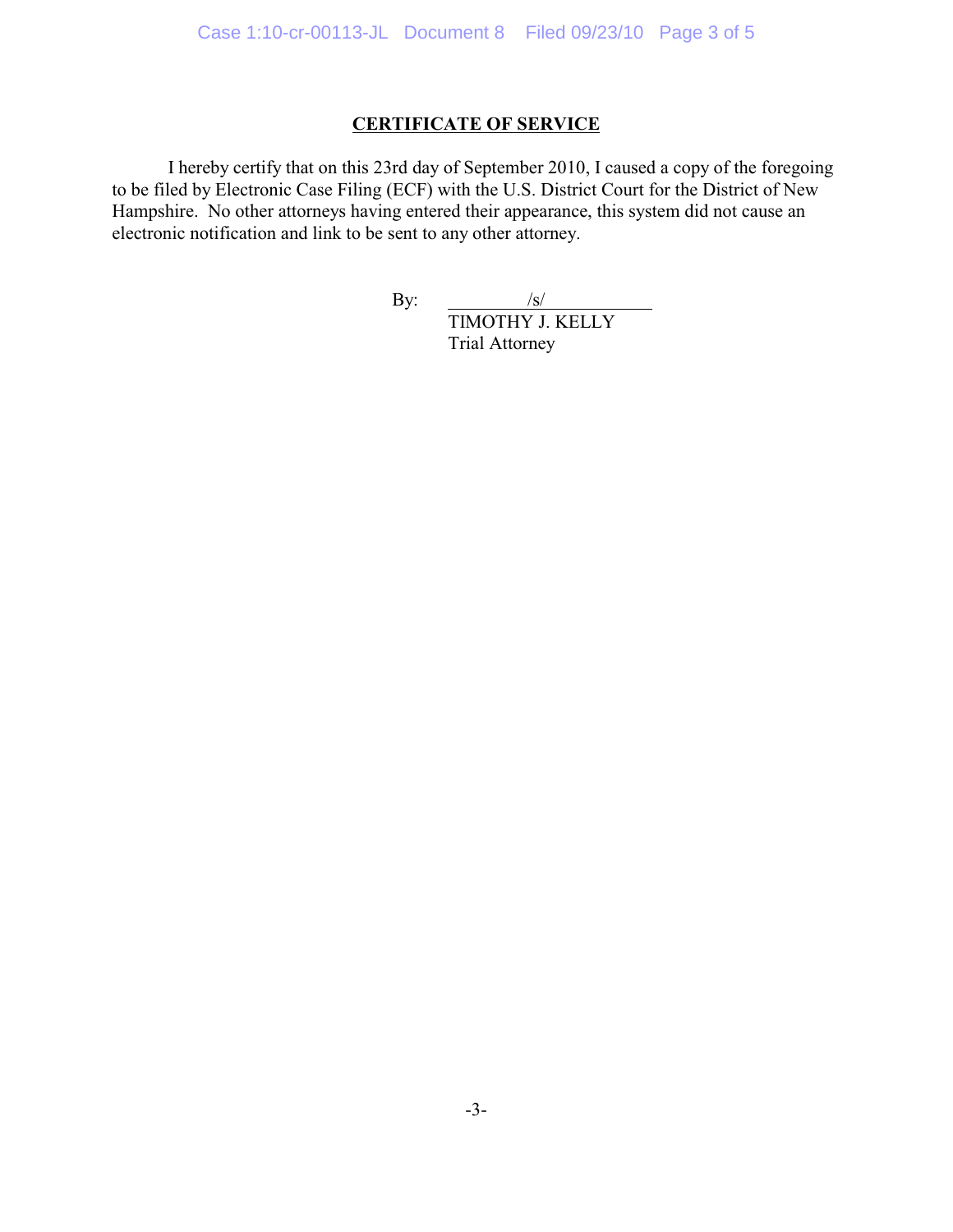# UNITED STATES DISTRICT COURT DISTRICT OF NEW HAMPSHIRE

| UNITED STATES OF AMERICA |                                 |
|--------------------------|---------------------------------|
|                          |                                 |
| v.                       |                                 |
|                          | $10-CR-113$ (JL)                |
| BROOKE E. REYNA,         | Mag. Judge Landya B. McCafferty |
|                          |                                 |
| Defendant.               |                                 |

## **ORDER**

WHEREAS, the United States intends to make available to the Defendant certain material, pursuant to Rule 16 of the Federal Rules of Criminal Procedure and other applicable discovery rules; and

WHEREAS, some of this material is protected by the Privacy Act of 1974, and may therefore only be produced to the Defendant pursuant "to an order of a court of competent jurisdiction," see 5 U.S.C.  $\S$  552a(b)(11), and

WHEREAS, some of this material contains personally-identifiable information concerning the Defendant and other individuals,

It is hereby ORDERED that:

1. The United States shall disclose to the Defendant all material it deems discoverable in this matter, notwithstanding the fact that some such material may be subject to the Privacy Act of 1974. The timing of these disclosures shall not be affected by this Order.

2. All material produced to the Defendant that either contains the personallyidentifiable information of any individual or is subject to the Privacy Act shall be used only for the purposes of preparation for and trial of this matter; and shall not be disclosed to any person other than the Defendant, her attorney of record, and any employee of such attorney to whom it is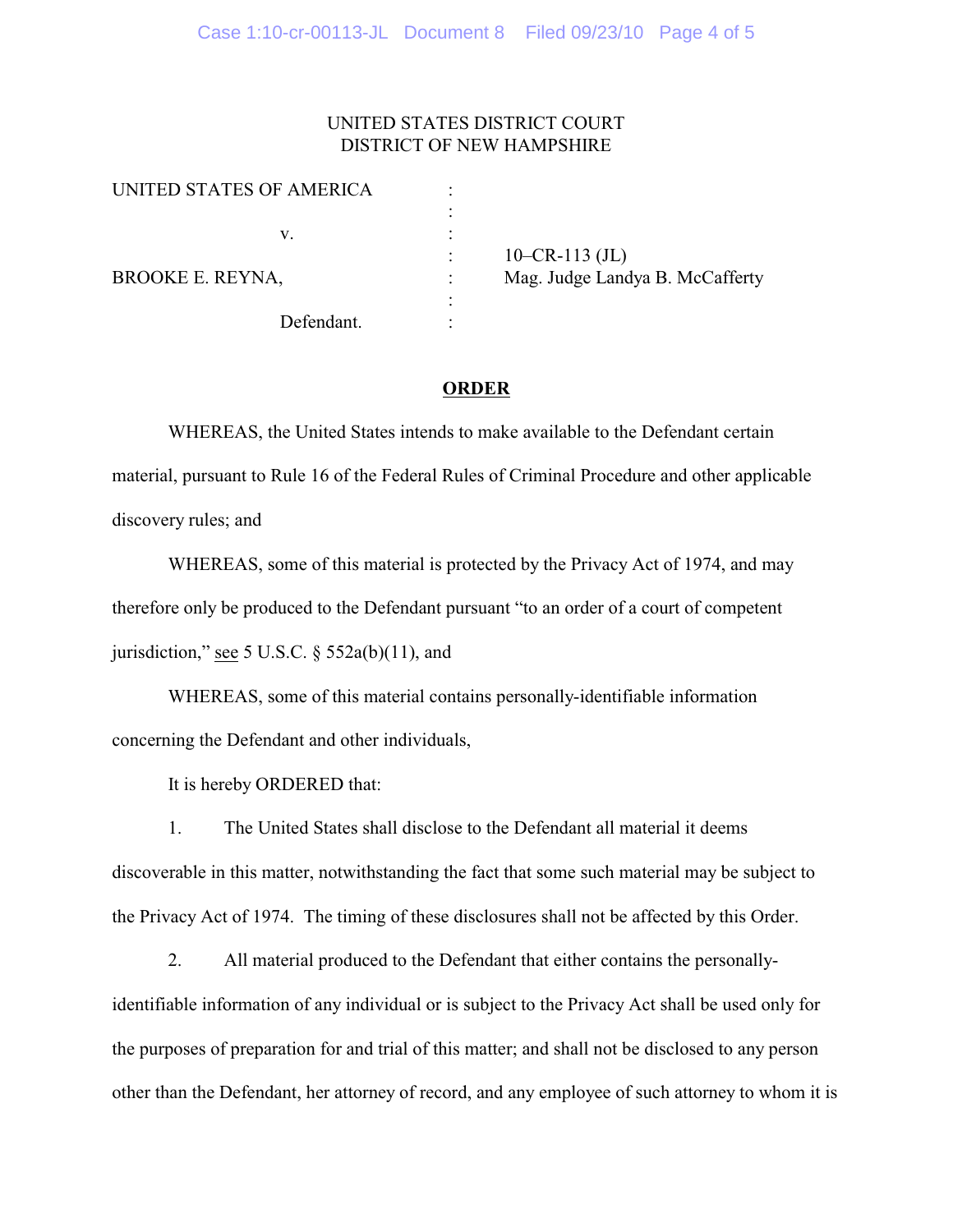## Case 1:10-cr-00113-JL Document 8 Filed 09/23/10 Page 5 of 5

necessary that the materials be shown for the purposes of preparation and trial of this matter. To the extent that the Defendant seeks to disclose such information to any other person, she shall seek permission from the Court before doing so.

3. No additional copies of any material produced to the Defendant that either contains personally-identifiable information of any individual or is subject to the Privacy Act shall be made by the Defendant or her attorney, except as necessary for the preparation and trial of this matter.

4. The Defendant shall not file on the public docket in this matter any material that either contains the personally-identifiable information of any individual or is subject to the Privacy Act, without first being granted permission from the Court.

SO ORDERED this \_\_\_\_\_\_\_\_ day of September, 2010.

Landya B. McCafferty United States Magistrate Judge

 $\mathcal{L}_\text{max}$  , and the set of the set of the set of the set of the set of the set of the set of the set of the set of the set of the set of the set of the set of the set of the set of the set of the set of the set of the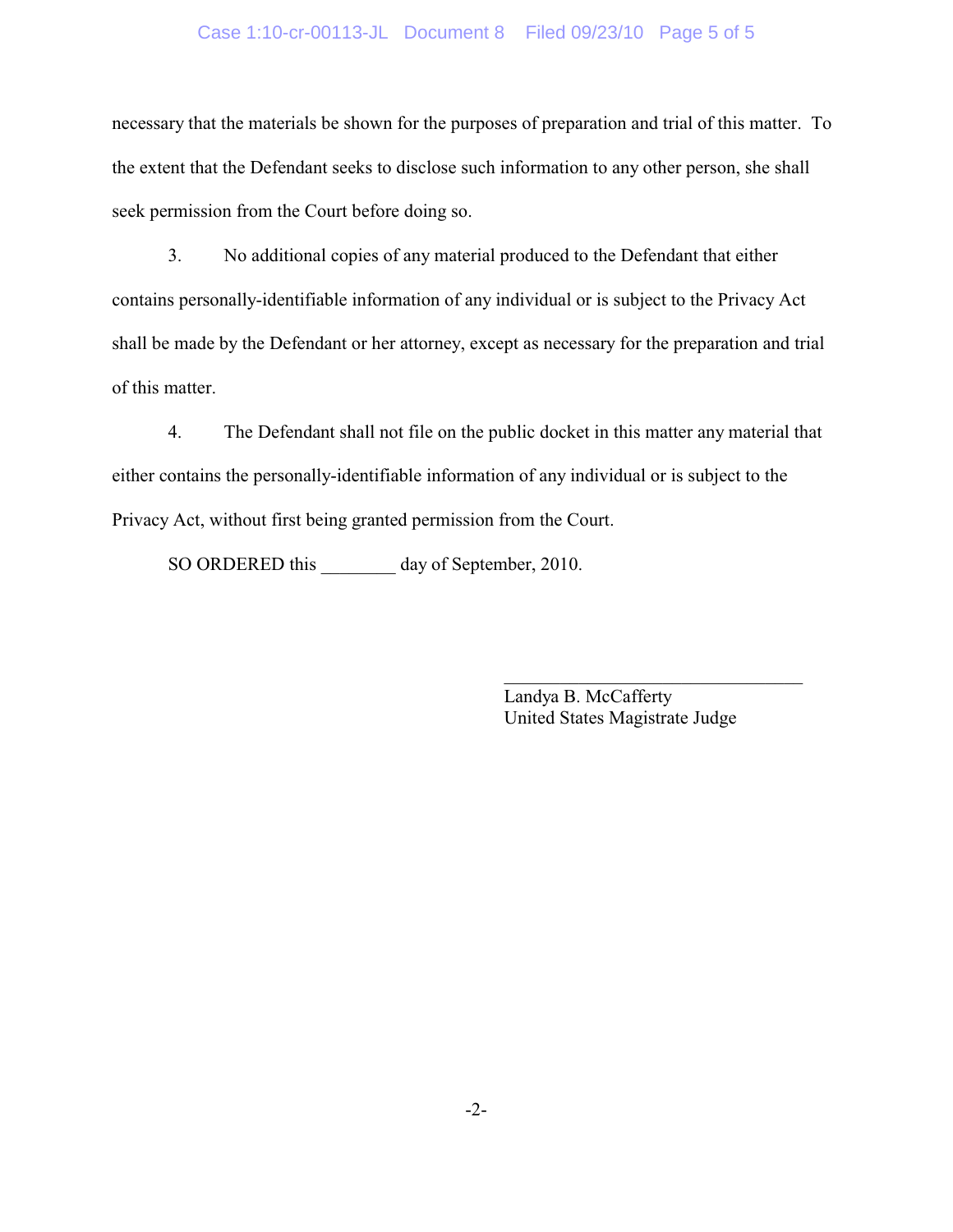# UNITED STATES DISTRICT COURT DISTRICT OF NEW HAMPSHIRE

| UNITED STATES OF AMERICA |                                 |
|--------------------------|---------------------------------|
|                          |                                 |
| V.                       |                                 |
|                          | 10–CR-113 $(JL)$                |
| BROOKE E. REYNA,         | Mag. Judge Landya B. McCafferty |
|                          |                                 |
| Defendant.               |                                 |

## **ORDER**

WHEREAS, the United States intends to make available to the Defendant certain material, pursuant to Rule 16 of the Federal Rules of Criminal Procedure and other applicable discovery rules; and

WHEREAS, some of this material is protected by the Privacy Act of 1974, and may therefore only be produced to the Defendant pursuant "to an order of a court of competent jurisdiction," see 5 U.S.C.  $\S$  552a(b)(11), and

WHEREAS, some of this material contains personally-identifiable information concerning the Defendant and other individuals,

It is hereby ORDERED that:

1. The United States shall disclose to the Defendant all material it deems discoverable in this matter, notwithstanding the fact that some such material may be subject to the Privacy Act of 1974. The timing of these disclosures shall not be affected by this Order.

2. All material produced to the Defendant that either contains the personallyidentifiable information of any individual or is subject to the Privacy Act shall be used only for the purposes of preparation for and trial of this matter; and shall not be disclosed to any person other than the Defendant, her attorney of record, and any employee of such attorney to whom it is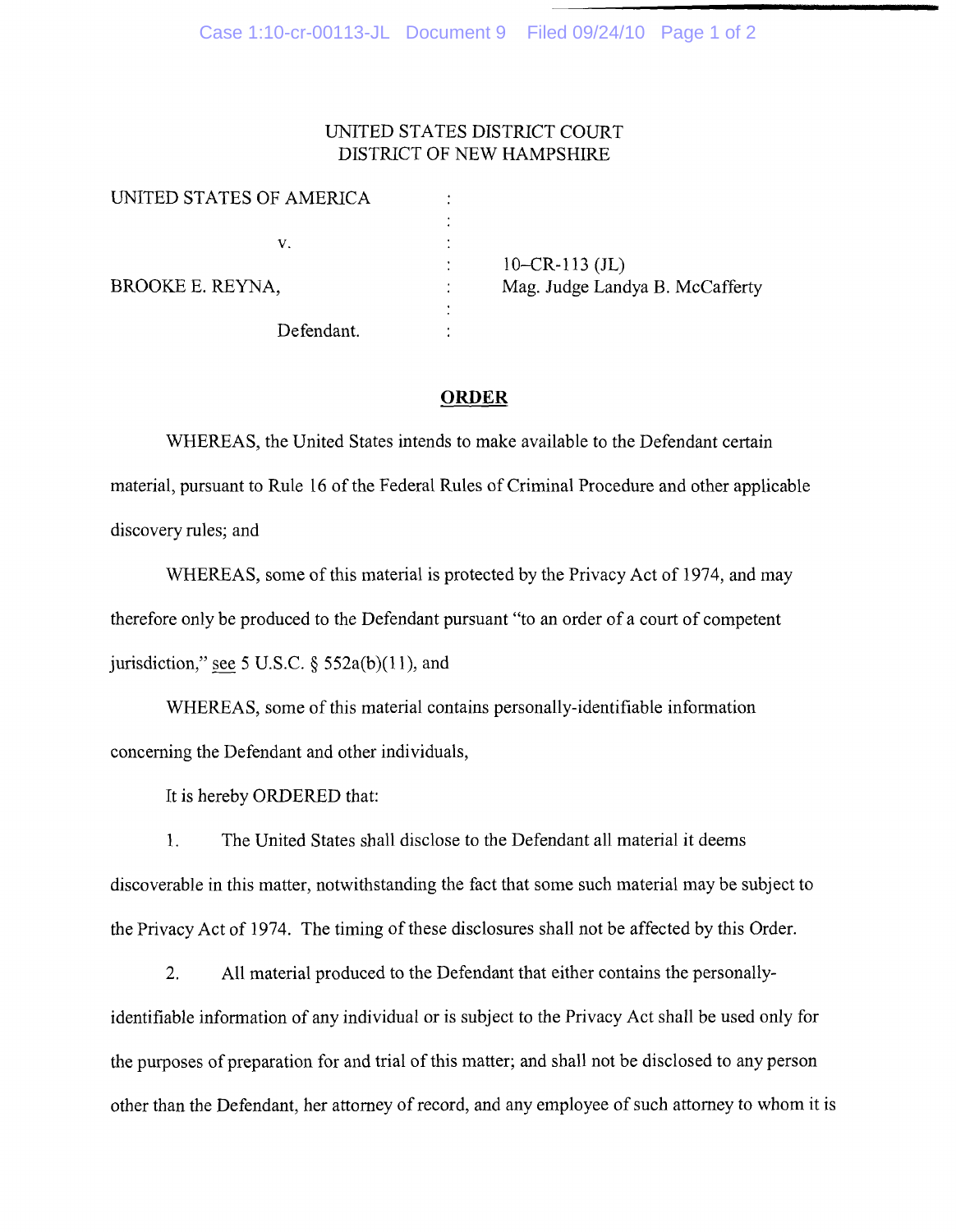#### Case 1:10-cr-00113-JL Document 9 Filed 09/24/10 Page 2 of 2

necessary that the materials be shown for the purposes of preparation and trial of this matter To the extent that the Defendant seeks to disclose such information to any other person, she shall seek permission from the Court before doing so

3 No additional copies of any material produced to the Defendant that either contains personally-identifiable information of any individual or is subject to the Privacy Act shall be made by the Defendant or her attorney, except as necessary for the preparation and trial of this matter

4 The Defendant shall not file on the public docket in this matter any material that either contains the personally-identifiable information of any individual or is subject to the Privacy Act, without first being granted permission from the Court

SO ORDERED this  $\frac{24 \text{th}}{4}$  day of September, 2010

/ s/ Joseph N. Laplante

U.S. District Judge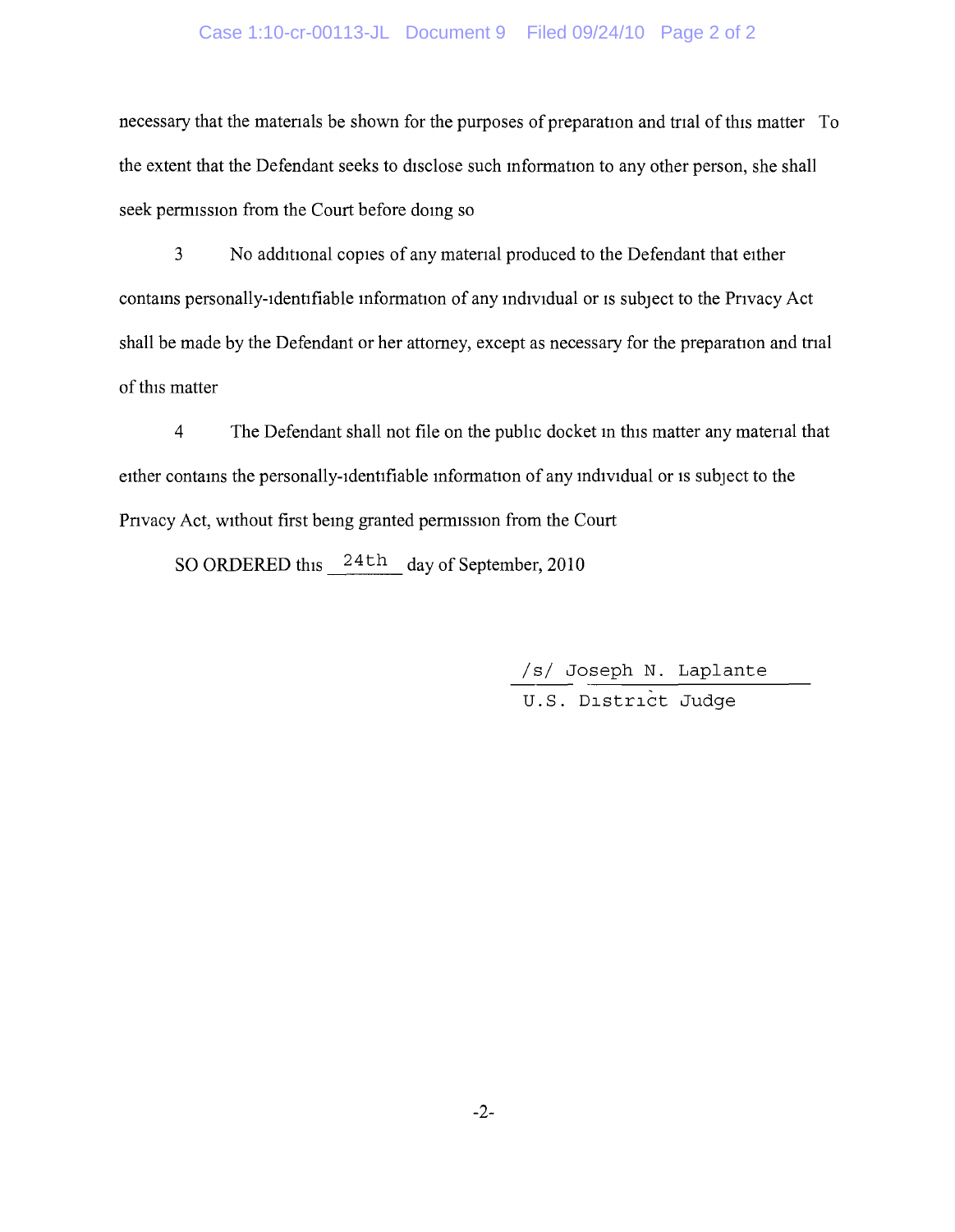| An 83 (Rev. 06/09) Summons in a Criminal Case 1:10-cr-00113-JL Document 7 Filed 09/20/10 Page 1 of 2 |         |                              |                 |
|------------------------------------------------------------------------------------------------------|---------|------------------------------|-----------------|
|                                                                                                      |         | UNITED STATES DISTRICT COURT |                 |
|                                                                                                      | for the |                              | <b>RECEIVED</b> |

DISTRICT OF NEW HAMPSHIRE

United States of America

v.

Brooke E. Reyna

U.S. MARSHAL Criminal No. 10-01-113-01-JL

2010 SEP -  $7$   $\triangleright$  2:25

#### **SUMMONS IN A CRIMINAL CASE**

**YOU ARE SUMMONED** to appear before the United States District Court at the time, date, and place set forth below to answer to one or more offenses or violations based on the Indictment filed with the court:

| Place:                           | Courtroom No.  | В                           |
|----------------------------------|----------------|-----------------------------|
| Warren B. Rudman U.S. Courthouse |                |                             |
| 55 Pleasant Street               |                |                             |
| Concord, NH 03301                | Date and Time: | Sept. 24, 2010 at 3:30 p.m. |

This offense is briefly described as follows:

18 USC §§ 1030(a)(2)(B)and c)(2)(A) Exceeding Authorized Computer Access (1); 18 USC § 1505 Obstruction of Agency Proceeding (2); and 18 USC  $\S$  1001(a)(2) False Statements (3-4)

Kathy DuPont Kathy &

Deputy Clerk

Date: Sept. 7, 2010

REPORTING INSTRUCTIONS:

NOTE:

**PROBATION OFFICE FOR PRETRIAL RECEIPT OF THIS SUMMONS AT 603. SERVICES INTERVIEW AT 603-225-1515. PRESS 'O' FOR ASSISTANCE.** 

**IMMEDIATELY UPON RECEIPT OF THIS IF YOU ARE SEEKING COURT-APPOINTED COUNT SUMMONS, CONTACT THE UNITED STATES** PLEASE CONTACT THE CLERK'S OFFICE<sup>T</sup>

c5 Ot/J

**I** declare under penalty of perjury that I have:

**EXecuted and returned this summons** 

Date: 9/20/10

 $\Box$  Returned this summons unexecuted

*Server's Signature* 

DUSM Jamie Berry

*Printed Name and Title*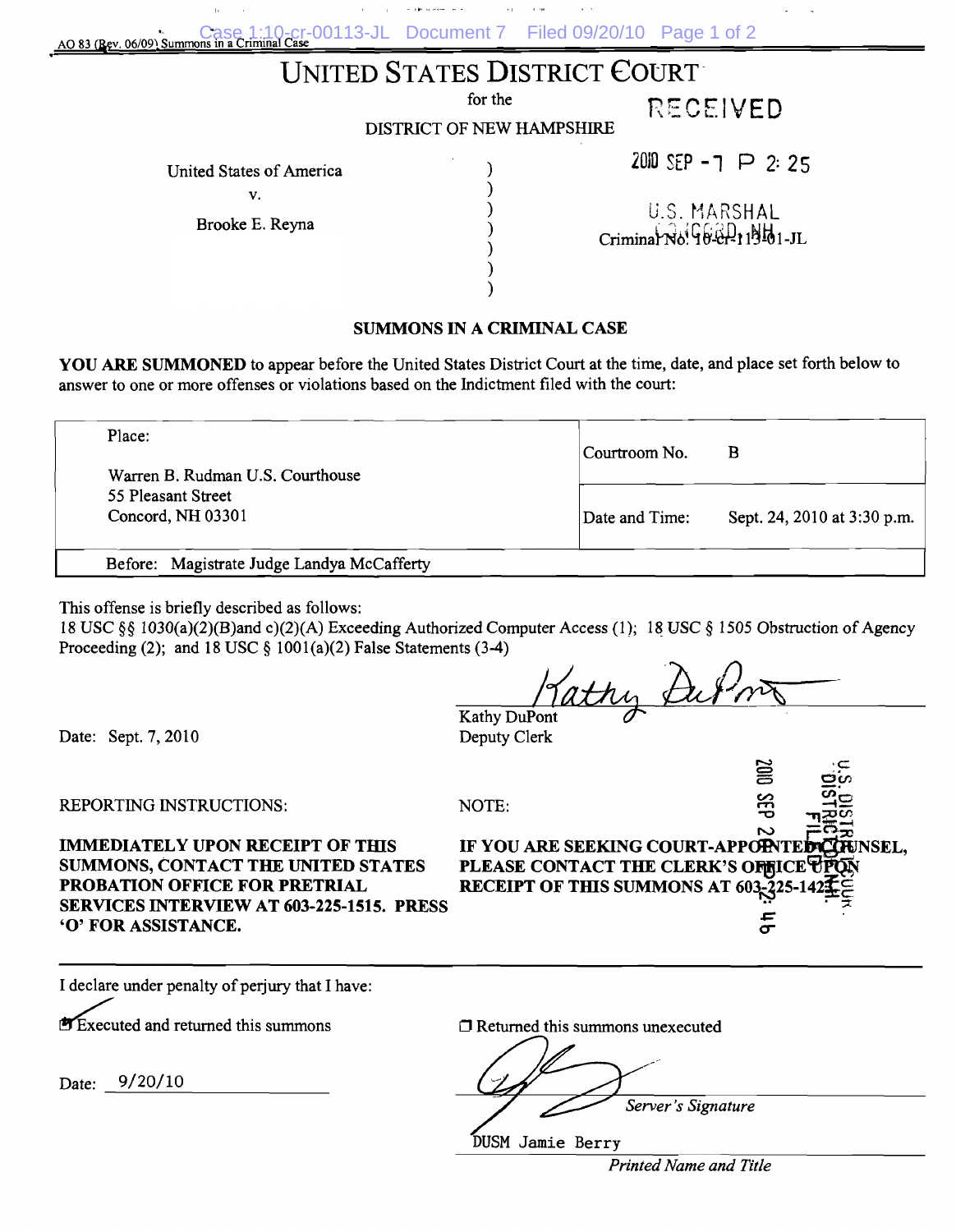| Case 1:10-cr-00113-JL Document 7 Filed 09/20/10 Page 2 of 2<br>AO 83 (rg = 06/09) Summons in a Criminal Case (Page 2)                                                                                                                                                          |    |
|--------------------------------------------------------------------------------------------------------------------------------------------------------------------------------------------------------------------------------------------------------------------------------|----|
| Case No. Criminal No. 10-cr-113-01-JL                                                                                                                                                                                                                                          |    |
| This second page contains personal identifiers and therefore should<br>not be filed in court with the summons unless under seal.<br>(Not for Public Disclosure)                                                                                                                |    |
| <b>INFORMATION FOR SERVICE</b><br>Name of defendant/offender: Brooke Peyna                                                                                                                                                                                                     |    |
| Last known residence:                                                                                                                                                                                                                                                          |    |
| Usual place of abode (if different from residence address) $\frac{1}{2}$ and $\frac{1}{2}$ and $\frac{1}{2}$ and $\frac{1}{2}$ and $\frac{1}{2}$ and $\frac{1}{2}$ and $\frac{1}{2}$ and $\frac{1}{2}$ and $\frac{1}{2}$ and $\frac{1}{2}$ and $\frac{1}{2}$ and $\frac{1}{2}$ |    |
| If the defendant is an organization, name(s) and address(es) of officer(s) or agent(s) legally authorized to receive service of                                                                                                                                                |    |
| If the defendant is an organization, last know address within the district or principal place of business elsewhere in the<br>United States:                                                                                                                                   |    |
| <b>PROOF OF SERVICE</b>                                                                                                                                                                                                                                                        |    |
| This summons was received by me on (date)                                                                                                                                                                                                                                      |    |
| <b>A</b> I personally served the summons on this defendant $K_{\infty}$                                                                                                                                                                                                        | at |
| (place)<br>On (date)<br>$:$ or                                                                                                                                                                                                                                                 |    |
| The summons at the individual's residence or usual place of abode<br>$\Box$ On (date)                                                                                                                                                                                          |    |
| a person of suitable age and discretion who resides<br>with (name)                                                                                                                                                                                                             |    |
| there, and mailed a copy to the individual's last known address; or                                                                                                                                                                                                            |    |
| who is authorized to receive service of process on behalf of $(name of organization)$ _                                                                                                                                                                                        |    |
| on $(data)$ and I mailed a copy to the organization's last known address within the district or to its principal place of business elsewhere in the United<br>States; or                                                                                                       |    |
| $\Box$ The summons was returned unexecuted because                                                                                                                                                                                                                             |    |
| I declare under penalty of perjury that this information is true.<br>Date returned: $9/20/10$                                                                                                                                                                                  |    |
| Servex's signature                                                                                                                                                                                                                                                             |    |
| Printed name and title                                                                                                                                                                                                                                                         |    |

Remarks: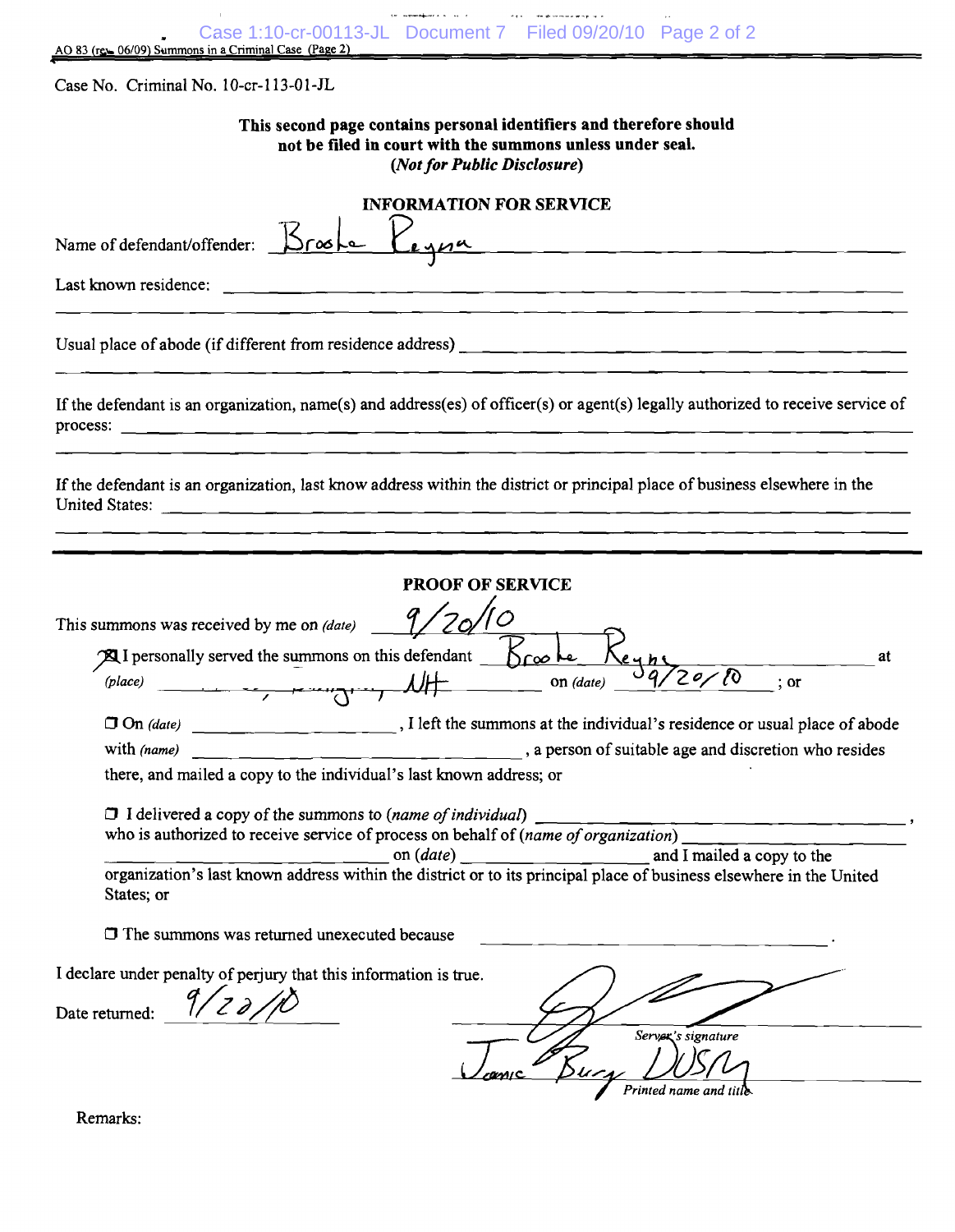AO 199A (Rev. 11/08) Order Setting Conditions of Release USDCNH-40 (10/09)

# UNITED STATES DISTRICT COUR<sup>S</sup> DISTRICT COJ District of New Hampshire

# **SEP 24 2010**

# **FILE D**

#### UNITED STATES OF AMERICA

Reypa

Defendant

v. ORDER SETTING CONDITIONS **OF RELEASE**  $\frac{10}{\text{Case Number:}} \frac{10}{\text{C} \cdot \text{C} \cdot \text{C} \cdot 13 - \text{O} \cdot \text{C} \cdot \text{C}}$ 

IT IS ORDERED that the release of the defendant is subject to the following conditions:

- [X] 1. The defendant shall not commit any offense in violation of federal, state, or local law while on release in this case.
- fX] 2. The defendant must cooperate in the collection of a DNA sample if the collection is authorized by 42 U.S.C. § 14135a.
- [X] 3. The defendant shall immediately advise the court, defense counsel, and the U.S. Attorney in writing before any change in address and telephone number.
- [X] 4. The defendant shall appear at all proceedings as required and shall surrender for service of any sentence imposed or as directed.
- [ ] 5. The defendant shall appear at U.S. District Court, 55 Pleasant St., Concord, NH on at for **for** and when and where as ordered by the Court.

## Release on Personal Recognizance or Unsecured Bond

IT IS FURTHER ORDERED that the defendant be released provided that:

 $\boxtimes$  6. The defendant promises to appear at all proceedings as required and to surrender for service of any sentence imposed.

<sup>2</sup> 7. The defendant executes an unsecured bond binding the defendant to pay the United States the sum of dollars (\$ ) in the event of a failure to appear as required or to surrender as directed for service of any sentence imposed.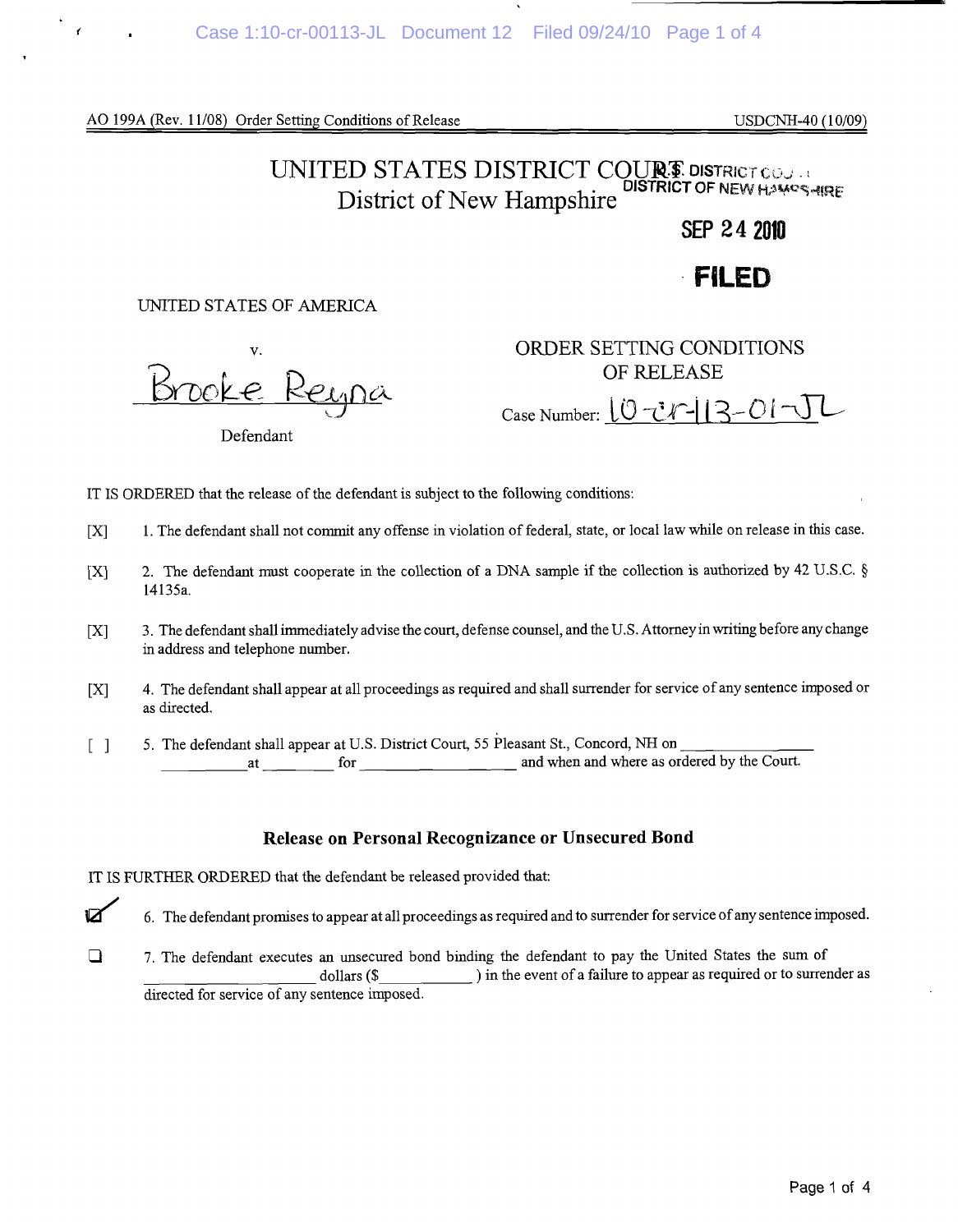#### AO 199B (Rev. 01/09) Additional Conditions of Release USDCNH-40 (10/09)

#### Additional Conditions of Release

Upon finding that release by one of the above methods will not by itself reasonably assure the appearance of the defendant and the safety of other persons and the community, it is FURTHER ORDERED that the release of the defendant is subject to the conditions marked below:

 $\Box$  8. The defendant is placed in the custody of (address to be redacted from electronic version of document entered on CM/ECF):

Tel:

who agrees (a) to supervise the defendant in accordance with all the conditions of release, (b) to use every effort to assure the appearance of the defendant at all scheduled court proceedings, and (c) to notify the court immediately in the event the defendant violates any conditions of release or disappears.

Signed:

Custodian or Proxy

 $\Box$  9. The defendant shall:

- $\Box$  (a) report on a regular basis as directed by the supervising officer.
- $\Box$  (b) maintain or actively seek employment.
- $\Box$  (c) refrain from possessing a firearm, destructive device, or other dangerous weapons.
- (d) surrender any fireann(s) to Clerk, U.S. District Court, 55 Pleasant St., Concord, NH.
- ^f\*(e) surrender any passport to Clerk, U.S. District Court, 55 Pleasant St., Concord, NH.
- $\Box$  (f) obtain no passport.
- $\Box$  (g) submit to any method of testing required by the supervising officer for determining whether the defendant is using a prohibited substance. Such methods may be used with random frequency and include urine testing, the wearing of a sweat patch, a remote alcohol testing system, and/or any form of prohibited substance screening or testing.
- $\Box$  (h) refrain from obstructing or attempting to obstruct or tamper, in any fashion, with the efficiency and accuracy of any prohibited substance testing or electronic monitoring which is (are) required as a condition(s) of release.
- $\Box$  (i) participate in a program of inpatient or outpatient substance abuse therapy and counseling if deemed advisable by the supervising officer.
- $\Box$  (i) be detained until he/she can be released directly into an inpatient treatment facility. Further hearing to be held upon the completion or discharge of defendant from the program.
- $\Box$  (k) restrict travel to the State(s) of New Hampshire  $\Box$  . Any other travel must be pre-approved by the supervising officer.
- $\Box$  (I) avoid all contact, directly or indirectly, with any persons who are or who may become a victim or potential witness in the subject investigation or prosecution, including but not limited to:
- $\Box$  (m) have no unsupervised contact with any minor children.
- $\Box$  (n) refrain from  $\Box$  any  $\Box$  excessive use of alcohol.
- Q (o) participate in the following home confinement program components and abide by all the requirements of the program:
	- $\Box$  (1) Curfew: You are restricted to your residence every day [ ] from  $\Box$  to  $\Box$ , or
		- [ ] as directed by the supervising officer, or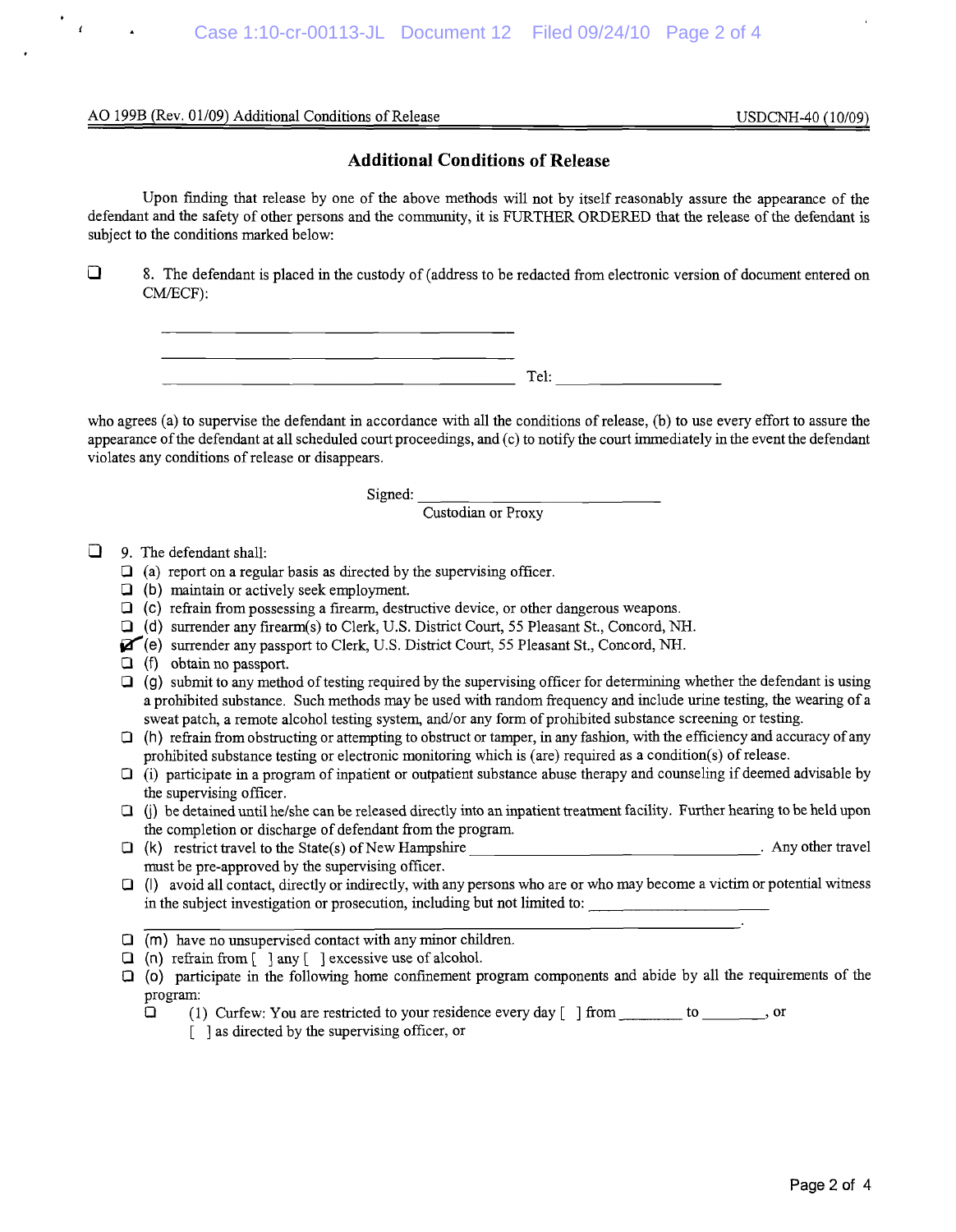#### AO 199B (Rev. 01/09) Additional Conditions Continued USDCNH-40 (10/09)

#### **Additional Conditions Continued**

- **Q** (2) Home Detention: You are restricted to your residence at all times except for employment, education, religious services, medical, substance abuse or mental health treatment, attorney visits, court appearances, court-ordered obligations, or other activities as pre-approved by the supervising officer; or
- Q (3) Home Incarceration. You are restricted to your residence at all times except for medical needs or treatment, religious services, and court appearances pre-approved by the supervising officer.
- Q (4) the home confinement program will include electronic monitoring or other location verification system. You shall pay all or part of the cost of the program based upon your ability to pay as determined by the supervising officer.
- $\Box$  (p) refrain from use or unlawful possession of a narcotic drug or other controlled substances defined in 21 U.S.C. § 802, unless prescribed by a licensed medical practitioner.
- Q (q) participate in a mental health program which shall include medical, psychological, or psychiatric treatment as directed by the supervising officer.
- Q (r) execute a bond or an agreement to forfeit upon failing to appear as required, the following sum of money or designated property: .
- $\Box$  (s) post with the court the following indicia of ownership of the above-described property, or the following amount or percentage of the above-described money:  $\frac{1}{\sqrt{1-\frac{1}{2}}\sqrt{1-\frac{1}{2}}\sqrt{1-\frac{1}{2}}\sqrt{1-\frac{1}{2}}\sqrt{1-\frac{1}{2}}\sqrt{1-\frac{1}{2}}\sqrt{1-\frac{1}{2}}\sqrt{1-\frac{1}{2}}\sqrt{1-\frac{1}{2}}\sqrt{1-\frac{1}{2}}\sqrt{1-\frac{1}{2}}\sqrt{1-\frac{1}{2}}\sqrt{1-\frac{1}{2}}\sqrt{1-\frac{1}{2}}\sqrt{1-\frac{1}{2}}\sqrt{1-\frac{1}{$
- $\Box$  (t) execute a bail bond with solvent sureties in the amount of \$
- $\Box$  (u) maintain or commence an education program.
- $\Box$  (v) maintain residence at a halfway house or community corrections center, as deemed necessary by the supervising officer.
- $\Box$  (w) report as soon as possible, to the supervising officer any contact with any law enforcement personnel, including, but not limited to, any arrest, questioning, or traffic stop.
- $\Box$  (x) comply with the following residential requirements or restrictions  $\Box$
- $\Box$  (y) comply with the following employment requirements or restrictions .
- $\Box$  (z) Other:

#### **Special Conditions of Release**

- 10.  $\Box$  (a) participate in the following computer restriction or monitoring program:
	- $\Box$  (i) refrain from the possession or use of a computer or any internet capable device.
	- $\Box$  (ii) no access to the internet, and submit to the search of any computer owned or under the control of the defendant.
	- $\Box$  (iii) allow computer monitoring software or hardware to be installed on your computer which will be subject to periodic and unannounced examination by the supervising officer. These examinations may include retrieval and copying of data related to online use from the computer equipment and any internal or external peripheral devices. The defendant shall pay for the cost associated with the monitoring program.
	- $\Box$  (b) submit to search of person/residence/vehicle or office as requested by the supervising officer to determine whether you are in compliance with the conditions of release.
	- $\Box$  (c) participate in a sex offender-specific assessment as directed by the supervising officer.
	- $\Box$  (d) participate in sex offender-specific treatment as directed by the supervising officer.
	- $\Box$  (e) provide access to any requested financial information as requested by the supervising officer.
	- $\Box$  (f) do not incur any new credit charges or open any new lines of credit without pre-approval of the supervising officer.
	- Q (g) return to custody each (week)day as of after being released each (week)day as of **For employment, schooling or the following limited purpose(s)**
	- $\Box$  (h) Other: